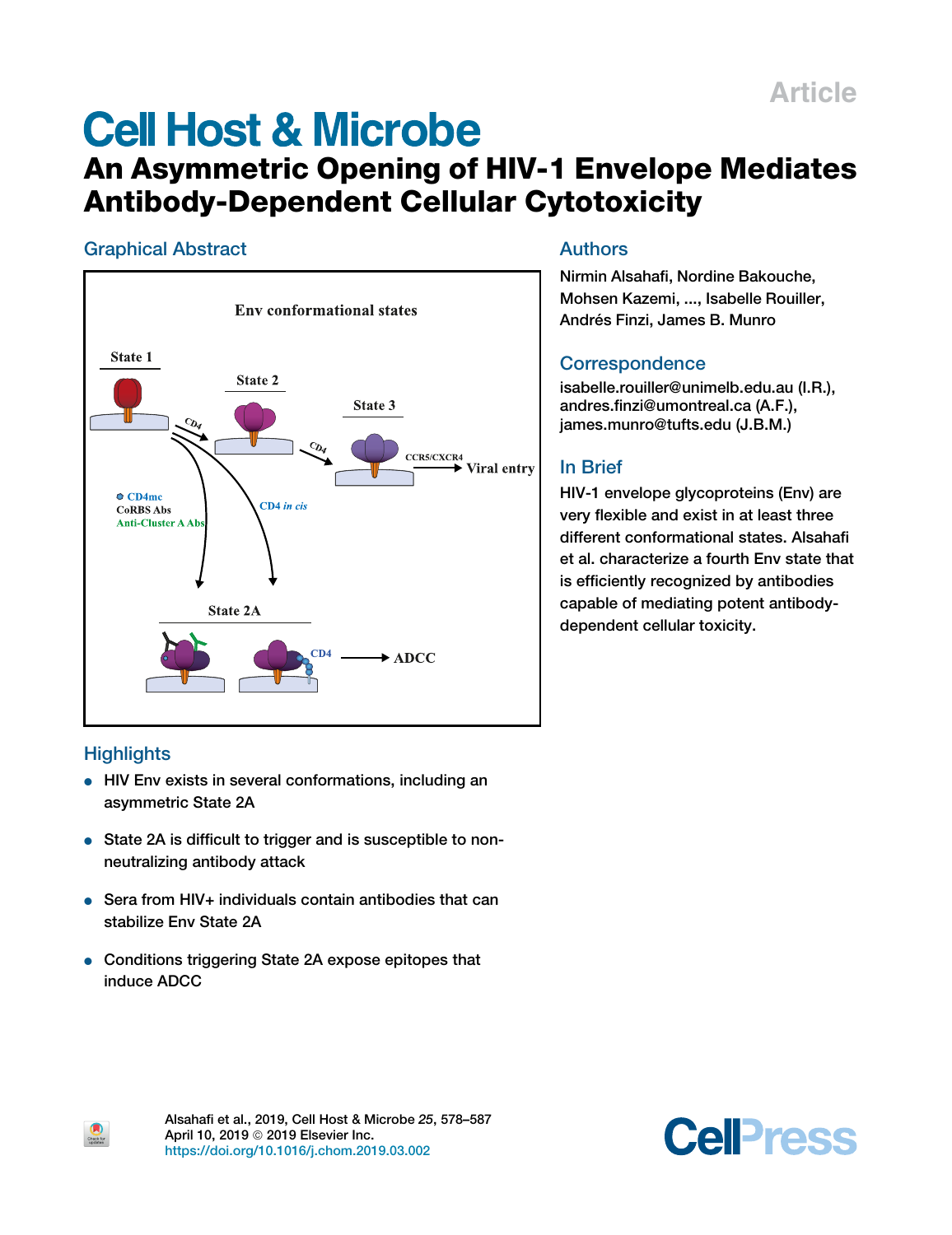## An Asymmetric Opening of HIV-1 Envelope Mediates Antibody-Dependent Cellular Cytotoxicity

Nirmin Alsahafi,<sup>1,2,15</sup> Nordine Bakouche,<sup>3,15</sup> Mohsen Kazemi,<sup>4,15</sup> Jonathan Richard,<sup>1,5</sup> Shilei Ding,<sup>1,5</sup> Sudipta Bhattacharyya,<sup>4</sup> Durba Das,<sup>4</sup> Sai Priya Anand,<sup>1,2</sup> Jérémie Prévost,<sup>1,5</sup> William D. Tolbert, <sup>6</sup> Hong Lu,<sup>7</sup> Halima Medjahed,<sup>1</sup> Gabrielle Gendron-Lepage,<sup>1</sup> Gloria Gabrielle Ortega Delgado,<sup>1</sup> Sharon Kirk,<sup>8</sup> Bruno Melillo,<sup>8</sup> Walther Mothes,<sup>9</sup> Joseph Sodroski,<sup>10,11,12</sup> Amos B. Smith III,<sup>8</sup> Daniel E. Kaufmann,<sup>1,5,13,14</sup> Xueling Wu,<sup>7</sup> Marzena Pazgier,<sup>6</sup> Isabelle Rouiller,  $4,15,^*$  Andrés Finzi,  $1,2,5,15,^*$  and James B. Munro $3,15,16,^*$ 

<sup>1</sup>Centre de Recherche du CHUM, Montreal, QC, Canada

<sup>2</sup>Department of Microbiology and Immunology, McGill University, Montreal, QC, Canada

<sup>3</sup>Department of Molecular Biology and Microbiology, Tufts University School of Medicine, Boston, MA, USA

<sup>4</sup>Department of Biochemistry and Molecular Biology and Bio21 Molecular Science and Biotechnology Institute, The University of Melbourne, Parkville, VIC, Australia

<sup>5</sup>Département de Microbiologie, Infectiologie et Immunologie, Université de Montréal, Montreal, QC, Canada

<sup>6</sup>Infectious Diseases Division, Uniformed Services University of the Health Sciences, Bethesda, MD, USA

<sup>7</sup>Aaron Diamond AIDS Research Center, Affiliate of The Rockefeller University, New York, NY, USA

<sup>8</sup>Department of Chemistry, School of Arts and Sciences, University of Pennsylvania, Philadelphia, PA 19104-6323, USA

<sup>9</sup>Department of Microbial Pathogenesis, Yale University School of Medicine, New Haven, CT 06536, USA

<sup>10</sup>Department of Cancer Immunology and Virology, Dana-Farber Cancer Institute, Boston, MA 02215, USA

<sup>11</sup>Department of Microbiology and Immunobiology, Harvard Medical School, Boston, MA 02115, USA

<sup>12</sup>Department of Immunology and Infectious Diseases, Harvard T.H. Chan School of Public Health, Boston, MA 02115, USA <sup>13</sup>Department of Medicine, Université de Montréal, Montreal, QC, Canada

<sup>14</sup>Center for HIV/AIDS Vaccine Immunology and Immunogen Discovery, The Scripps Research Institute, La Jolla, CA 92037, USA <sup>15</sup>These authors contributed equally

<sup>16</sup>Lead Contact

\*Correspondence: isabelle.rouiller@unimelb.edu.au (I.R.), andres.finzi@umontreal.ca (A.F.), james.munro@tufts.edu (J.B.M.) https://doi.org/10.1016/j.chom.2019.03.002

#### **SUMMARY**

The HIV-1 envelope glycoprotein (Env) (gp120  $gp41<sub>3</sub>$  is the target for neutralizing antibodies and antibody-dependent cellular cytotoxicity (ADCC). HIV-1 Env is flexible, sampling different conformational states. Before engaging CD4, Env adopts a closed conformation (State 1) that is largely antibody resistant. CD4 binding induces an intermediate state (State 2), followed by an open conformation (State 3) that is susceptible to engagement by antibodies that recognize otherwise occluded epitopes. We investigate conformational changes in Env that induce ADCC in the presence of a smallmolecule CD4-mimetic compound (CD4mc). We uncover an asymmetric Env conformation (State 2A) recognized by antibodies targeting the conserved gp120 inner domain and mediating ADCC. Sera from HIV+ individuals contain these antibodies, which can stabilize Env State 2A in combination with CD4mc. Additionally, triggering State 2A on HIV-infected primary CD4<sup>+</sup> T cells exposes epitopes that induce ADCC. Strategies that induce this Env conformation may represent approaches to fight HIV-1 infection.

#### INTRODUCTION

Env resides on the surface of the HIV-1 virion, engages CD4 and a coreceptor, and promotes entry into the target cell. Singlemolecule Förster resonance energy transfer (smFRET) imaging experiments directly demonstrated that Env is a highly dynamic molecule, which transitions from a ''closed'' conformation (State 1) to an ''open'' conformation that is recognized by CD4 (State 3). CD4 engagement induces an asymmetric intermediate (State 2) adopted on the pathway to State 3 (Herschhorn et al., 2016; Ma et al., 2018; Munro et al., 2014). Env also represents the only viral antigen exposed on the surface of virions and infected cells, and thus it is the primary target for antibodies (Abs). Env-targeting Abs can neutralize the virus or induce the death of infected cells through Ab-dependent cellular cytotoxicity (ADCC). Envs from primary HIV-1 isolates are relatively resistant to easily elicited CD4-induced (CD4i) Abs, which are predominant in HIV-1-infected individuals (Decker et al., 2005; Richard et al., 2018; von Bredow et al., 2016). This resistance is likely due to the stability of State 1 in primary Envs, which rarely make spontaneous transitions to conformations recognized by CD4 (Munro et al., 2014). CD4 engagement drives Env into States 2 and 3 and renders Env susceptible to CD4i Ab attack (Herschhorn et al., 2016; Madani et al., 2017; Prevost et al., 2017, 2018a; Veillette et al., 2014b, 2015).

Despite different mechanisms used by primary Envs to limit the spontaneous exposure of CD4i epitopes, the susceptibility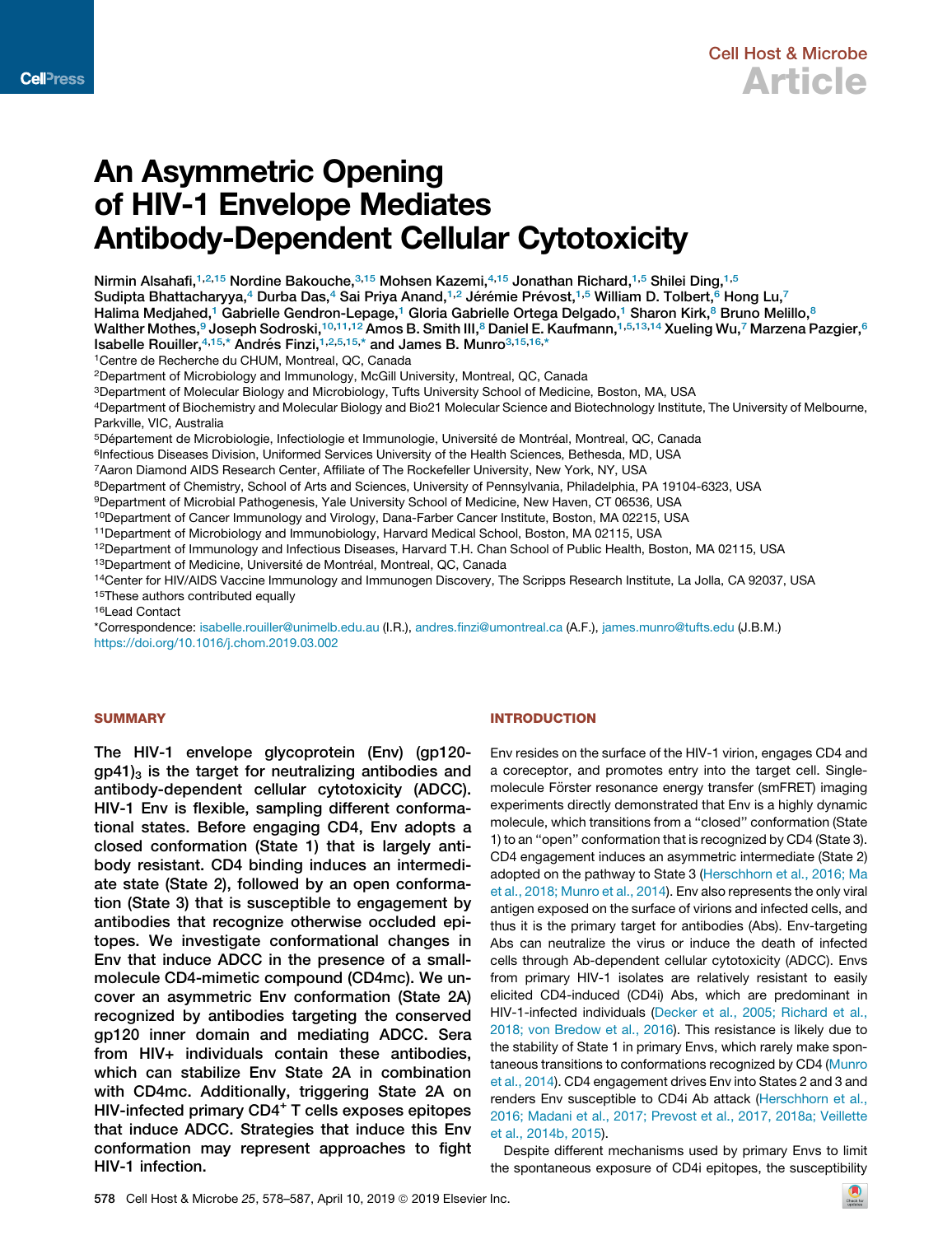

Figure 1. CD4mcs in Combination with Anti-cluster A and CoRBS Abs Stabilize Env State 2A Histograms of FRET values (left) and TDPs resulting from HMM analysis (right) observed for HIV-1<sub>JR-FL</sub> Env  $\Delta CT$  (A) in the absence of bound ligands, and in the presence of (B) CD4mc BNM-III-170; (C) both BNM-III-170 and the CD4i Ab 17b; (D) BNM-III-170, 17b Fab, and the anti-cluster A Ab A32; (E) BNM-III-170, 17b, and A32; or (F) BNM-III-170, 17b, and C11. In all cases, the CD4mc was used at 100 µM, and Abs or Fab were used at 5 µg/mL. The FRET histograms were formed by compiling the indicated number (N) of smFRET traces. Overlaid on the histograms is the sum (red) of four Gaussian distributions with means and standard deviations determined by HMM analysis (0.18  $\pm$  0.09, 0.38  $\pm$  0.09, 0.65  $\pm$  0.09, 0.90  $\pm$  0.08; gray). Error bars reflect the standard deviation in the number of data points per histogram bin determined from three independent groups of smFRET traces.

of the cell to ADCC mediated by CD4i Abs dramatically increases when CD4 interacts with Env on the surface of infected cells (Veillette et al., 2014a, 2014b, 2015). Downregulation of cellsurface CD4 expression by the HIV-1 accessory proteins Nef and Vpu minimizes this effect (Alsahafi et al., 2016; Veillette et al., 2014b, 2015). Small CD4-mimetic compounds (CD4mcs) may promote conformational changes in Env similar to those observed upon CD4 binding (Melillo et al., 2016; Schon et al., 2006). This conformational change results in the sensitization of HIV-1-infected cells to ADCC mediated by CD4i Abs present in biological fluids, such as sera, breast milk, and cervicovaginal fluids (Richard et al., 2015, 2016, 2017). These small-molecule CD4mcs expose CD4i epitopes located in different Env elements such as the coreceptor binding site (CoRBS), the V1/V2 and V3 regions, and in gp41 (Gohain et al., 2016; Herschhorn et al., 2016; Madani et al., 2017; Melillo et al., 2016; Richard et al., 2016). However, only CD4i anti-cluster A Abs mediate potent ADCC (Ding et al., 2016; Richard et al., 2016). These Abs recognize the first and second (C1–C2) regions of the inner domain of gp120 in its CD4-bound conformation (Finzi et al., 2010; Guan et al., 2013). A32 and C11 are two prototypical Abs of this class and recognize distinct and non-overlapping epitopes within the cluster A region (Acharya et al., 2014; Tolbert et al., 2016, 2017). This region is buried inside the Env trimer and is not readily accessible when Env is in the State 1 conformation (Acharya et al., 2014; Ding et al., 2016; Tolbert et al., 2016; Veillette et al., 2014b; von Bredow et al., 2016). However, Env binding to CD4 at the cell surface readily exposes this region, enabling ADCC mediated by anti-cluster A Abs (Acharya et al., 2014; Alsahafi et al., 2016; Prevost et al., 2018b; Veillette et al., 2014b, 2015). Interestingly, while soluble CD4 (sCD4) or small-molecule CD4mcs can readily expose CD4i epitopes, they fail to expose cluster A epitopes on their own (Richard et al., 2016). A sequential opening of Env appears to be required to expose these epitopes. Indeed, it was shown that CD4mcs initially open the Env trimer allowing for CoRBS Abs engagement, which further opens the trimer, exposing cluster A epitopes (Richard et al., 2016). Binding of both CoRBS and cluster A Abs to Env efficiently engages FcyRIIIa and mediates robust ADCC (Anand et al., 2018).

Here, using a combination of smFRET imaging, Ab-binding and ADCC assays, and cryoelectron microscopy (cryo-EM), we have investigated the conformational dynamics required to expose cluster A epitopes in the presence of a small-molecule CD4mc. We report that Abs against this region stabilize an asymmetric Env conformation that was previously uncharacterized (State 2A). This conformation can be triggered with sCD4 or a CD4mc, a CoRBS Ab, and two different anti-cluster A Abs. Sera from HIV+ individuals also contain these Abs, which, in the presence of a CD4mc, trigger the transition of Env into State 2A. Finally, we show that the conditions that trigger State 2A also expose cluster A epitopes on the surface of primary CD4<sup>+</sup> T cells isolated from HIV-1-infected individuals.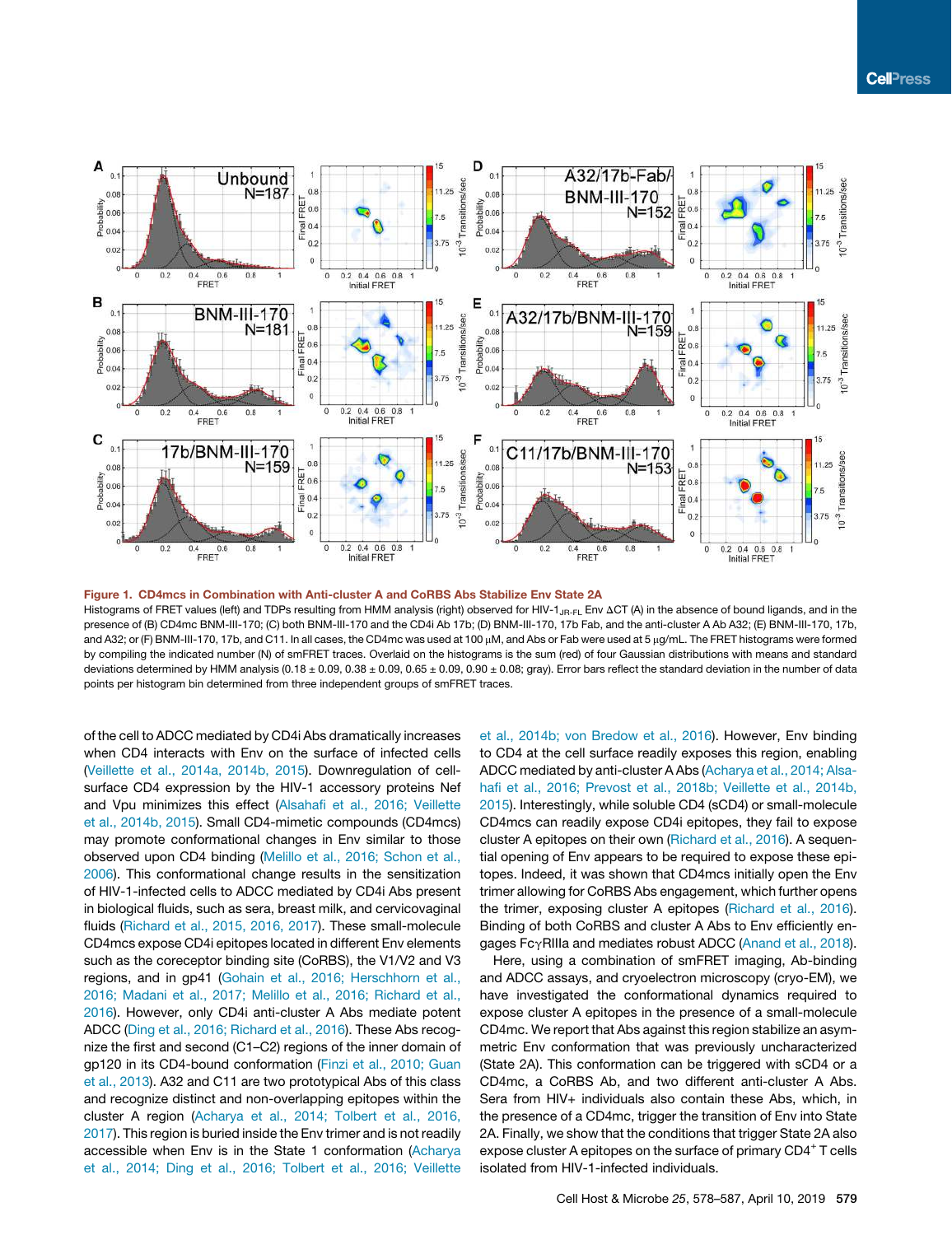

#### RESULTS

#### Anti-cluster A Antibodies Recognize a Conformation that Differs from States 2 and 3

Binding of the CD4mc BNM-III-170 promotes conformational changes in Env similar to those observed upon CD4 binding (Lalonde et al., 2012; Schon et al., 2006). This triggers the exposure of several CD4i epitopes including the CoRBS and the V3 loop (Herschhorn et al., 2016; Lalonde et al., 2012; Madani et al., 2017; Schon et al., 2006), which is consistent with the stabilization of Env in States 2 and 3 (Herschhorn et al., 2016; Munro et al., 2014). Interestingly, despite exposing several CD4i epitopes, CD4mcs fail to expose those recognized by the anti-cluster A family of Abs (Richard et al., 2016) (Figures S1A and S1B). This suggests that anti-cluster A Abs recognize an Env conformation that differs from that recognized by anti-CoRBS and anti-V3 Abs. Addition of the 17b anti-CoRBS Abs (or its Fab'2, but not Fab, fragment) together with CD4mc was required to obtain efficient anti-cluster A Ab binding (Figures S1C and S1F), suggesting that the bivalent recognition of Env by CoRBS Abs is required to facilitate access to anti-cluster A Abs.

To determine the conformation recognized by anti-cluster A Abs, we performed smFRET imaging on HIV-1 $_{\text{JR-FL}}$  Env and Env  $\Delta$ CT with donor and acceptor fluorophores attached to the V1 and V4 loops of gp120 (Munro et al., 2014). Introduction of the Q3 and A1 peptides into the V1 and V4 loops, respectively, minimally affected Env processing or stability (data not shown). Labeled virions were immobilized on quartz microscope slides and imaged using total internal reflection fluorescence (TIRF) microscopy. smFRET trajectories acquired from individual Env molecules indicated the same three FRET states previously reported: State 1 (0.18  $\pm$  0.09), State 2 (0.65  $\pm$  0.09), and State 3  $(0.38 \pm 0.09)$ ; Figures 1A and S2A). Incubation with a CD4mc led to a slight stabilization of State 3 in Env (Figures 1 and S2B)

#### Figure 2. Cryo-EM Imaging of AT-2-Inactivated HIV-1 Particles with CD4mc BNM-III-170 in the Presence of 17b and A32 Antibodies (A) AT-2-inactivated HIV-1 viral particles embedded in vitreous ice with spikes highlighted by green circles.

(B) Magnified images of single-membrane-bound spikes as indicated by red arrows. The images were collected with a K2 camera mounted on a Talos Arctica cryo-TEM. For improved visualization purposes, the images shown here were filtered using Gaussian blur with 2.0 sigma and contrast enhanced with 4% saturated pixels.

(C) Reconstructed  $\sim$ 13 Å cryo-EM map of the asymmetric HIV-1 Env in complex with the CD4mc (BNM-III-170) in the presence of the 17b- and A32 anti-HIV-1 antibodies.

and to the emergence of a low but detectable occupancy in a fourth FRET state  $(0.84 \pm 0.06)$ . This state was detectable, although at very low levels, in unbound Env. Hidden Markov modeling (HMM) of the smFRET trajectories confirmed the

existence of four distinct FRET states, as was also seen during visual inspection of the traces (Figure S3). The additional presence of the 17b Ab further stabilized State 3 and the fourth FRET state. The FRET value of the fourth state shifted subtly higher in the presence of 17b (0.90  $\pm$  0.08; Figures 1C and S2C). This increase in the FRET value of the fourth state may indicate a further shift in Env conformation, which is not promoted by the small-molecule CD4mc alone and requires interaction with an Ab. Introduction of the A32 Ab in addition to the CD4mc and 17b dramatically stabilized the 0.9-FRET state (Figures 1 and S2). Similar results were obtained when the CD4mc was replaced by sCD4 (Figure S2E). The 17b Fab fragment was less effective than the complete 17b Ab in increasing the stability of the 0.9- FRET state (Figure 1D). Incubation of the labeled virus with C11 Ab, in the presence of CD4mc and 17b, showed a similar, although less dramatic, stabilization of 0.9 FRET and greater occupancy of State 3. In all cases, the effect of the anti-cluster A Abs was consistent regardless of the presence of the cytoplasmic tail of Env (Figure S2). Of note, HIV-1<sub>BG505</sub> Env displayed similar stabilization of 0.9 FRET in the presence of CD4mc, 17b, and A32 (Figures S2G-S2J), indicating that our results are not limited to HIV-1<sub>JR-FL</sub>.

HMM analysis indicated that transitions of unbound Env primarily occurred between States 2 and 3 as shown in a transition density plot (TDP), as previously reported (Ma et al., 2018; Munro et al., 2014). Transitions to the 0.9-FRET state increased upon the addition of 17b and further increased in the presence of the anti-cluster A Abs. Since most transitions to 0.9 FRET occurred from State 2 (Figure 1), we designate this conformation as State 2A. However, we cannot exclude the possibility that transient dwells in State 3 occurred that were not detectable at our current time resolution. Overall, these data support the presence of an additional conformational state of HIV-1 Env that is associated with anti-cluster A Ab binding in the presence of CD4mc and 17b.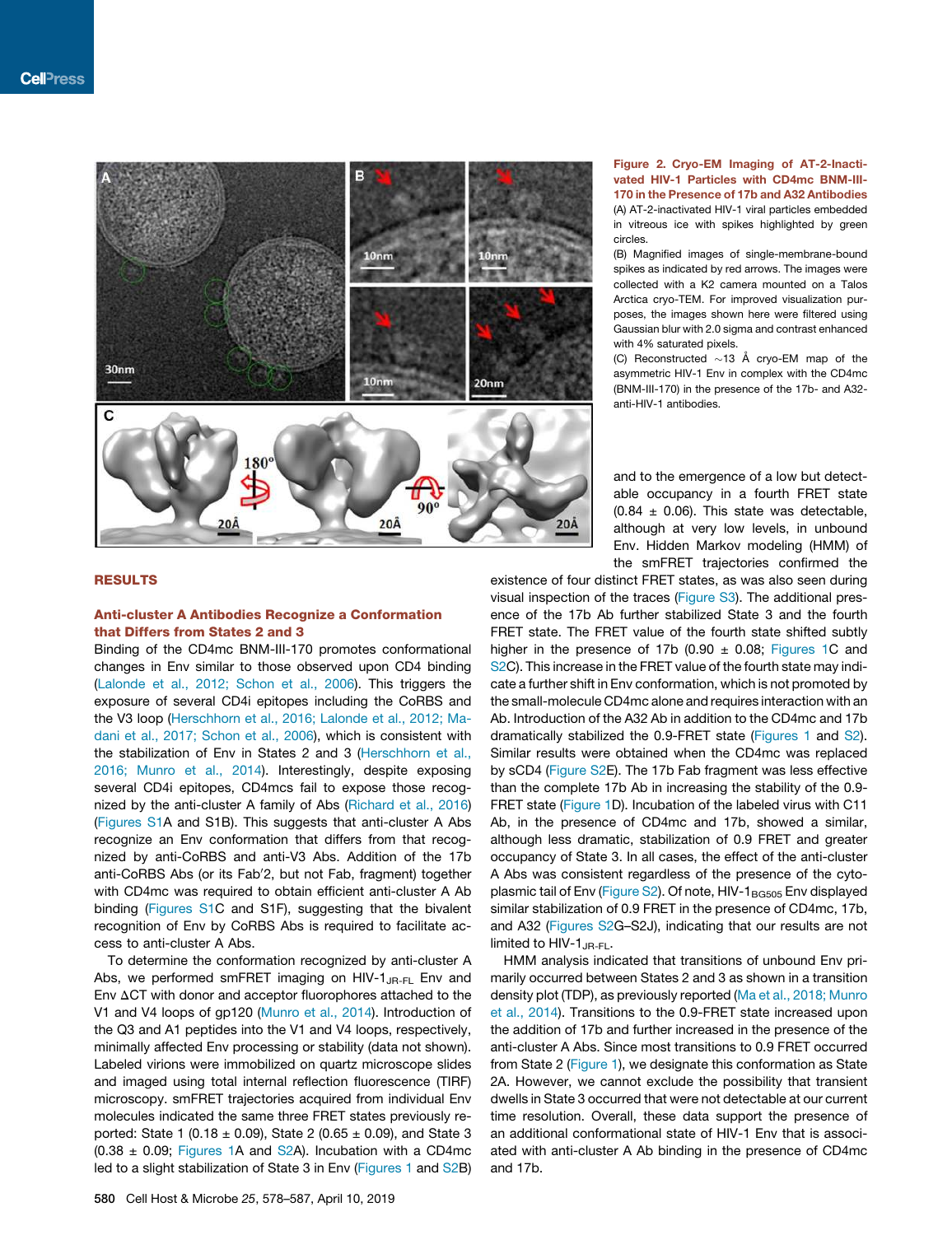

#### Figure 3. Modeling the HIV-1 Env Spike in State 2A

The left column shows the side views of segmented masked cryo-EM density (at  $\sim$ 13 Å resolution) of Env in complex with BNM-III-170 and the 17b and A32 antibodies. The Env-associated density is colored cyan, blue, and green, with the membrane colored gray.

(A) The upper panel represents the different side views of the complex projected at right angles. Orange, purple, and yellow colored regions exhibit the additional densities corresponding to parts of the bound-antibody Fab chains.

(B) Side views of the membrane-bound asymmetric HIV-1 spike projected at right angles, same as displayed in (A).

(C) Top views of the densities corresponding to (A) and (B).

#### Structural Characterization of Env State 2A by Cryo-EM

To gain a structural understanding of the conformation adopted by Env in the presence of CD4mc, anti-CoRBS, and cluster A Abs, we solved a  ${\sim}$ 13 Å resolution structure of Env present on the surface of Aldrithiol-2 (AT-2)-inactivated HIV-1 particles (Liu et al., 2008; Rossio et al., 1998) incubated with BNM-III-170, A32, and 17b Abs. Cryo-EM images show Env/BNM-III-170/ 17b/A32 on the surface of the viral particles (Figure 2). Twodimensional alignment and classification showed class averages consistent with an asymmetric organization of the gp41-gp120 hetero-trimer (Figure S4). The three-dimensional structure of these complexes was determined using *in situ* single-particle image analysis (Figures 3A and S4). The asymmetric organization of gp120 was clearly visualized in the  $\sim$ 13 Å-resolution map (Figures 2 and 3). In addition to densities assigned to gp120 and gp41, additional densities were present in the final map (Figure 3). These densities could be assigned to three Fab chains in the model.

#### CD4 Downregulation Prevents the Spontaneous Sampling of State 2A

Both sCD4 and CD4mc fail to expose cluster A epitopes on their own (Figure S1). In contrast, membrane-bound CD4 exposes these epitopes without the cooperation of CoRBS Abs (Acharya et al., 2014; Veillette et al., 2014b). This unique ability of membrane-bound CD4 to expose cluster A epitopes explains why cells infected with nef-defective HIV-1 are readily recognized by anti-cluster A Abs. Indeed, in cells infected with nef-deleted viruses, CD4 accumulates at the cell surface and engages Env, readily exposing cluster A epitopes (Alsahafi et al., 2016; Prevost et al., 2018b; Veillette et al., 2014b, 2015). However, cells infected with a wild-type virus fail to expose cluster A epitopes, even in the presence of CD4mc (Richard et al., 2016). To achieve a better understanding of the conformation induced by the interaction with membrane-bound CD4, we produced HIV-1 particles using a nef-deleted virus in the absence or presence of membrane-bound CD4 and evaluated Env conformational dynamics by smFRET. We observed no effect of *nef* deletion on the conformational equilibrium of unliganded Env (compare Figures 4A, 1A, and S2A). In agreement with the ability of membrane-bound CD4 to directly expose cluster A epitopes, incorporation of CD4 into viral particles readily promoted transitions to open Env conformations. In particular, the stabilization of State 2A is consistent with the enhanced exposure of the cluster A epitopes. Altogether, these data suggest that Nef-mediated CD4 downregulation might be a mechanism to avoid exposure of the Ab-vulnerable State 2A conformation.

#### Impact of Proteolytic Processing on Env Conformational **Dynamics**

Previous reports have suggested that proteolytic processing decreases the conformational flexibility of Env, resulting in reduced exposure of certain CD4i epitopes (Chakrabarti et al., 2011; Haim et al., 2013). We therefore evaluated the impact of Env cleavage on A32 and C11 recognition. As shown in Figures 5A and 5B, preventing proteolytic processing of Env through mutation of the cleavage site (Env CL–) significantly enhanced recognition by anti-cluster A Abs, A32 and C11. A recent report suggested that the C11 epitope is buried deeper than A32 within the trimer (Tolbert et al., 2017). Accordingly, while 17b Ab and Fab'2 fragment were still required to expose the epitope recognized by C11, a single 17b-Fab fragment was sufficient to expose the epitope bound by A32 in Env CL- (Figures 5A and 5B). Apparently, the epitope recognized by A32 is exposed before the one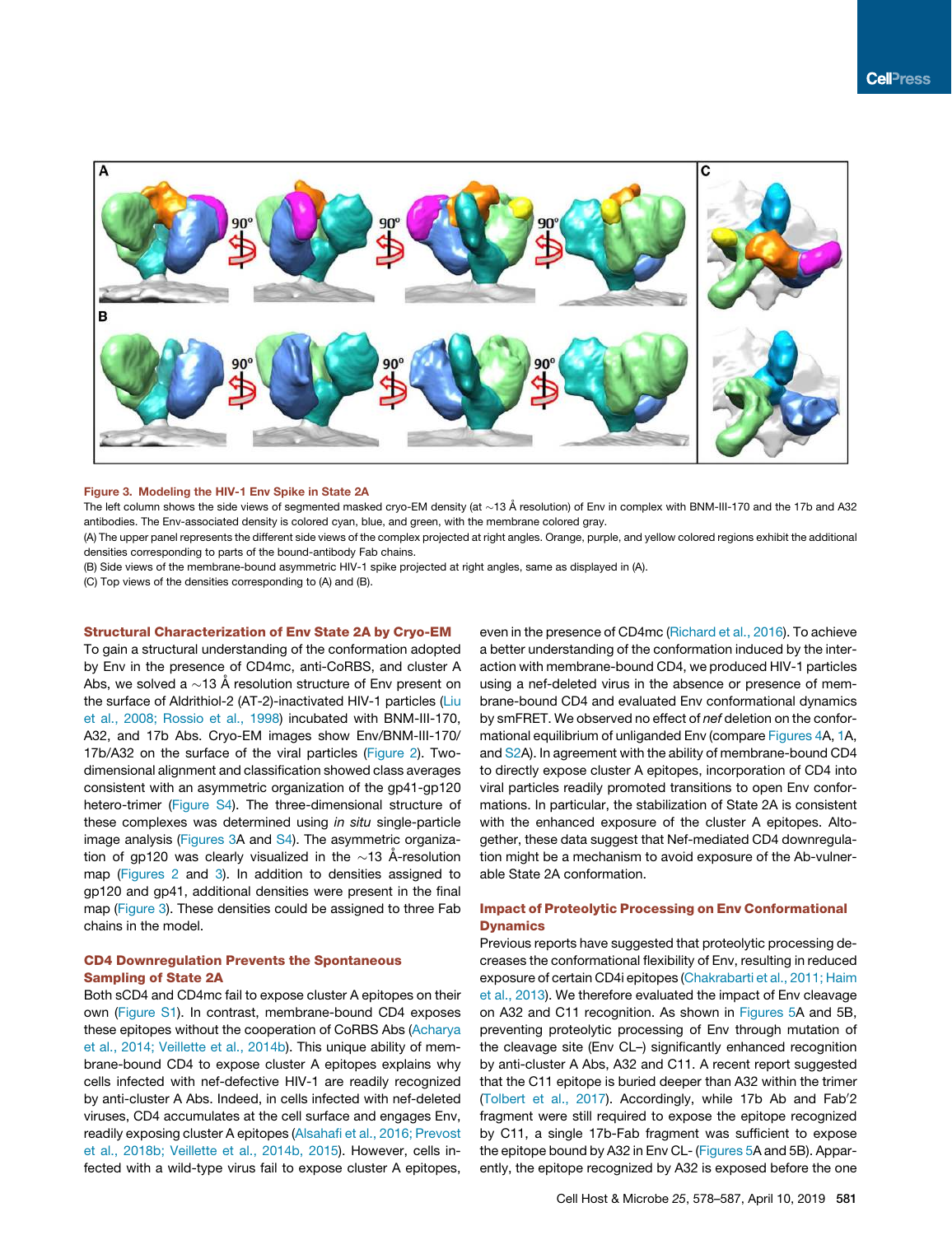

Figure 4. Membrane-Bound CD4 Exposes Cluster A Epitopes and Stabilizes Env State 2A

FRET histograms observed for HIV-1<sub>JR-FL</sub> Env (A) in the absence of Nef and any bound ligand and (B) in the presence of membrane-bound CD4. Histograms are displayed as in Figure 1.

seen by C11, in agreement with previous observations (Tolbert et al., 2017). To confirm the impact that Env processing has on Env conformational dynamics, we performed smFRET analysis. As shown in Figure 5C, the unliganded Env CL- displayed greater intrinsic sampling of States 2 and 3 (41% combined occupancy) as compared to its cleaved counterpart (13% for Env and 18% for Env  $\Delta CT$ ; Figures 5C, 1A, and S2A), confirming greater conformational flexibility prior to cleavage. Addition of BNM-III-170 in combination with 17b, and either A32 or C11, resulted in a significant stabilization of State 2A (Figures 5D and 5E).

#### Antibodies Present in HIV+ Sera Can Stabilize State 2A in the Presence of CD4mc

It was previously shown that the small-molecule CD4mc BNM-III-170 enhances the susceptibility of HIV-1-infected cells to ADCC mediated by HIV+ sera (Richard et al., 2015, 2017). Importantly, this activity depends on the presence of anti-cluster A Abs (Ding et al., 2016; Tolbert et al., 2016), which we now know stabilize State 2A (Figures 1, 5, and S2). Therefore, to investigate whether HIV+ sera are able to stabilize State 2A, we first evaluated the ability of HIV+ sera from 9 chronically infected individuals, and 3 HIV- sera, for their ability to allow A32 recognition of HIV-1<sub>JR-FL</sub> Env. As shown in Figure S5A, in the absence of the CD4mc BNM-III-170, A32 binding to HIV-1 Env-expressing cells was minimal, even in the presence of HIV+ sera. However, upon the addition of BNM-III-170, all HIV+ sera increased A32

recognition (Figure S5A). This suggests that HIV+ sera can stabilize State 2A in the presence of a CD4mc. Accordingly, smFRET analysis of HIV-1 $_{\text{JRFL}}$  Env in the presence of the same 9 HIV+ sera showed that while low levels of State-2A Envs were observed in the absence of CD4mc, the addition of the CD4mc increased the occupancy of State 2A by as much as nearly 8-fold (Figures 6A and 6C). In contrast, HIV- sera in the presence CD4mc did not promote State 2A beyond what was seen in the presence of CD4mc alone (compare Figure 6B with Figure 1B).

#### State 2A Is Susceptible to ADCC Responses

Previous reports indicated that anti-cluster A Abs mediate potent ADCC against cells expressing Env in the CD4-bound conformation (Alsahafi et al., 2016; Ding et al., 2016; Prevost et al., 2017; Prevost et al., 2018b; Richard et al., 2016; Veillette et al., 2014b, 2015). To evaluate whether the different conditions found here to stabilize State 2A resulted in enhanced susceptibility to ADCC, we incubated primary CD4<sup>+</sup> T cells infected with HIV-1<sub>JR-FL</sub> together with the HIV+ sera exhibiting different degrees of State 2A stabilization activity (Figure 6A). We then evaluated their ability to mediate ADCC in the absence or presence of the CD4mc. All HIV+ sera mediated ADCC more efficiently upon CD4mc BNM-III-170 addition (Figure 7A) and to an extent that correlated with their ability to increase A32 recognition (Spearman's rank correlation  $r = 0.74$ ; Figure S5B). Interestingly, the extent of serum-mediated ADCC was significantly decreased upon 17b or A32 Fab fragment addition (alone or in combination) (Figure 7A), in agreement with the requirement of the Fc-portion of both Abs to engage FcyRIIIa and mediate robust ADCC (Anand et al., 2018). These results agree with a model in which sequential opening of the trimer requires CoRBS Abs to expose cluster A epitopes (Richard et al., 2016). Of note, State 2A occupancy strongly correlated with the ability of HIV+ sera to recognize HIV-1-infected cells (Figure 7B) and with their capacity to interact with a recombinant stabilized gp120 inner domain that only exposes cluster A epitopes (Tolbert et al., 2016) (Figure 7C). These observations suggest that anti-cluster A Abs present in HIV+ sera help stabilize State 2A. Of note, we also observed that in the presence of the CD4mc BNM-III-170, 17b enabled the exposure of the A32 epitope at the surface of primary CD4<sup>+</sup> T cells isolated from viremic, untreated HIV-1-infected individuals (Figures S6A and S6B); thus, this Env conformation can be induced in biologically relevant samples. Finally, further supporting the susceptibility of State 2A to ADCC, we observed that Nef deletion, which results in the stabilization of State 2A in the presence of membrane-bound CD4 (Figure 4), significantly enhanced the susceptibility of infected cells to ADCC responses mediated by HIV+ sera (Figures S6C and S6D).

#### **DISCUSSION**

HIV-1 infection elicits a robust humoral immune response against the viral envelope glycoprotein. But the vast majority of the elicited Abs are non-neutralizing (nnAbs). These Abs target variable regions or conserved epitopes that are not exposed in the ''closed'' untriggered trimer (State 1). However, Env has intrinsic access to the ''open'' CD4-bound conformation (State 3) through one necessary conformational intermediate (State 2), in which only one protomer has bound CD4 (Ma et al., 2018; Munro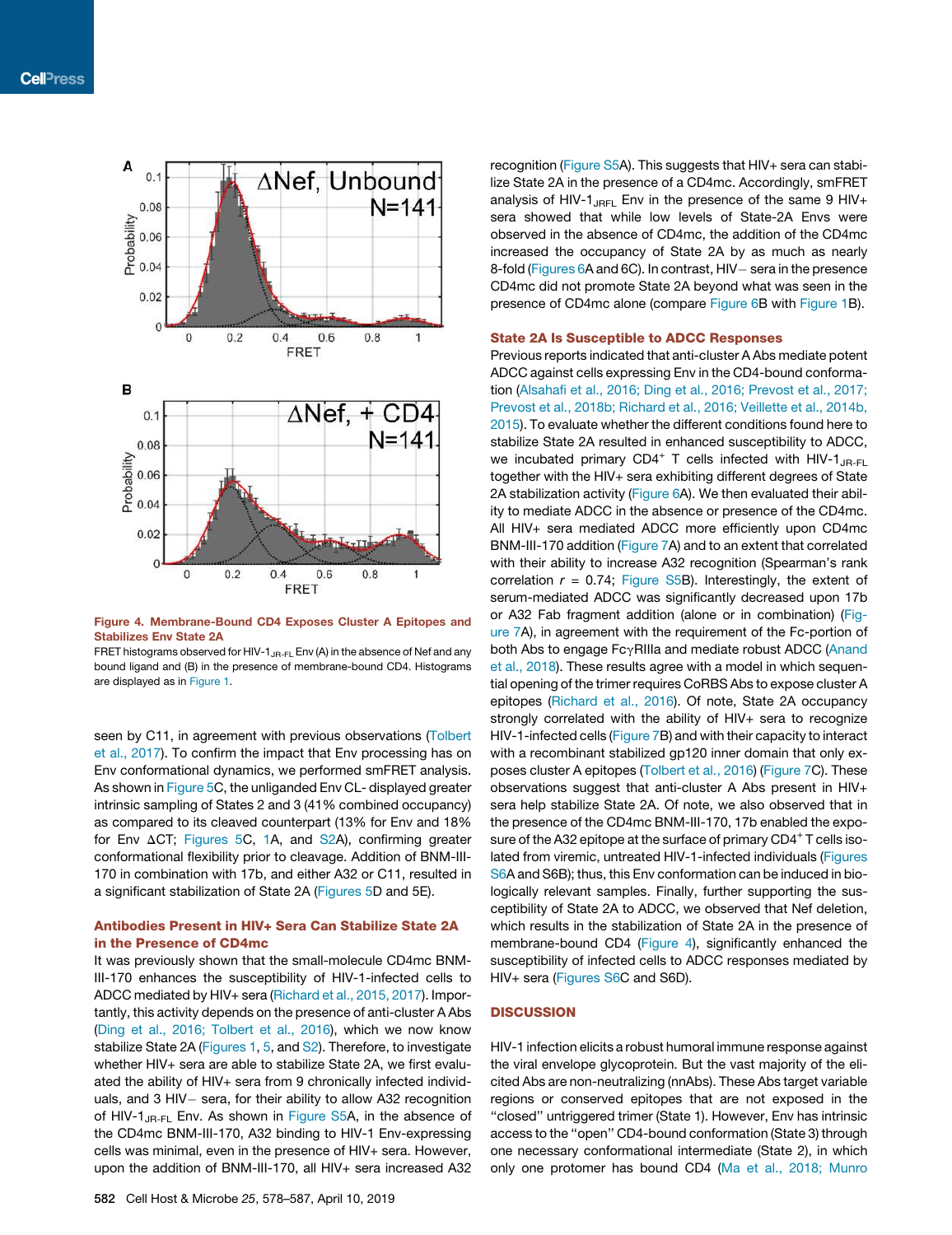

#### Figure 5. Env Cleavage Decreases the Spontaneous Sampling of State 2A

(A and B) The impact of Env cleavage on cluster A epitope exposure was evaluated in the presence or absence of the CD4mc BNM-III-170 and CoRBS 17b (full antibody or Fab or Fab'2 fragments) by cell-surface staining of 293 T cells transfected with HIV-1<sub>JRFL</sub> ACT Env (Cl+) or its cleavage defective (Cl-) counterpart, using the A32 (A) or C11 (B) anti-cluster A Abs. Data are presented as means and SEM of the mean fluorescence intensity (MFI) from at least three independent experiments. Statistical significance was evaluated using multiple-comparison one-way ANOVAs or Kruskal-Wallis test, \*p < 0.05, \*\*p < 0.01, \*\*\*p < 0.001,  $***$ p < 0.0001; ns, not significant.

(C-E) FRET histograms and TDPs for (C) unbound HIV-1<sub>JR-FL</sub> CL- Env, and in the presence of (D) BNM-III-170, 17b Ab, and A32 Ab, or (E) BNM-III-170, 17b Ab, and C11 Ab. All ligands were used at the same concentrations as in Figure 1. FRET data are displayed as in Figure 1.

et al., 2014). Primary tier-2 viruses have Envs that are more "closed," with elevated State 1 occupancy, explaining why they are resistant to recognition by Abs (Ma et al., 2018; Munro et al., 2014). CD4 interaction modifies the conformational landscape, facilitating transitions to State 3 by lowering the energy barrier to the ''open'' states (Herschhorn et al., 2016; Ma et al., 2018; Munro et al., 2014). By exploring the Env conformational landscape in association with the epitopes recognized by different classes of CD4i Abs, we found that Env is able to sample a fourth conformation (State 2A; Figure S7). Env occupancy of States 2 and 3 can be enhanced with saturating concentrations of CD4mcs (Herschhorn et al., 2016). When Env samples these states, it can be recognized by CD4i Abs targeting the CoRBS and the V3 loop, but the cluster A epitopes remain obscured. Binding of CoRBS Abs, but not their Fab fragments, facilitates anti-cluster A Ab binding to Env (Figures 1 and S1). Thus, optimal stabilization of this asymmetric Env state apparently requires bivalent engagement of the CoRBS Abs. Accordingly, a  ${\sim}$ 13 Å resolution cryo-EM structure of Env in complex with the CD4mc BNM-III-170 and complete 17b and A32 Abs revealed an asymmetric Env conformation. This structure is consistent with a model where two gp120 subunits are bound by 17b Fab fragments potentially coming from the same Ab. This interaction liberates the third subunit, resulting in the exposure of the otherwise-buried A32 epitope. Higher resolution maps are required in order to unequivocally establish the identity of the Fab-binding fragments.

The difficulty of exposing the cluster A epitopes might explain why the unbound Env has low State 2A occupancy. Interestingly, anti-cluster A Abs are those that present the most potent ADCC activity among easily elicited CD4i Abs (Ding et al., 2016; Richard et al., 2016). It is therefore tempting to speculate that barriers limiting transitions to State 2A represent a viral mechanism to avoid exposure of vulnerable cluster A epitopes. Interestingly, while CD4mcs require the addition of CoRBS Abs to expose cluster A epitopes, we found that binding to membrane-bound CD4 is sufficient to trigger this conformation. These data are in agreement with previous reports that showed the critical role played by Nef-mediated CD4 downregulation in avoiding ADCC responses mediated by HIV+ sera and anti-cluster A Abs (Alsahafi et al., 2016; Prevost et al., 2018b; Veillette et al., 2014b, 2015). Our data also confirm the significant flexibility of the uncleaved HIV-1 Env, which is able to spontaneously sample all four states. Env cleavage shifts this conformational landscape,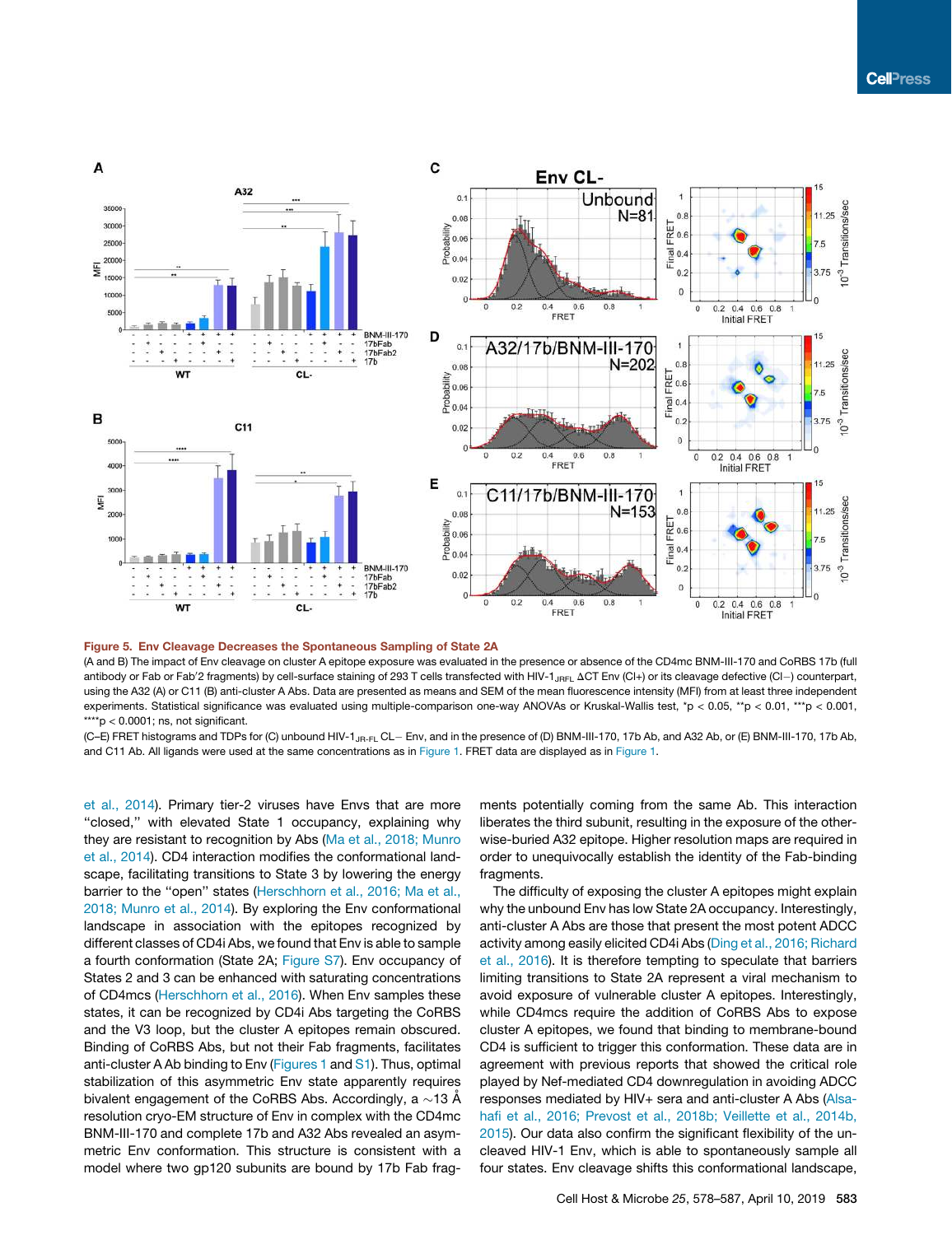

#### Figure 6. HIV+ Sera Stabilize State 2A in the Presence of CD4mc

(A and B) FRET histograms obtained for HIV-1<sub>JR-FL</sub> Env  $\Delta CT$  in the absence or presence of CD4mc BNM-III-170 (100 µM), as indicated, and in the presence of (A) sera from 9 chronically HIV-1-infected individuals or (B) 3 healthy uninfected individuals. FRET histograms are displayed as in Figure 1. (C) The impact of CD4mc BNM-III-170 addition on FRET state occupancy for each of the 9 HIV+ sera. Statistical significance was evaluated using an unpaired t test or Mann-Whitney test, \*\*p < 0.01; ns, not significant.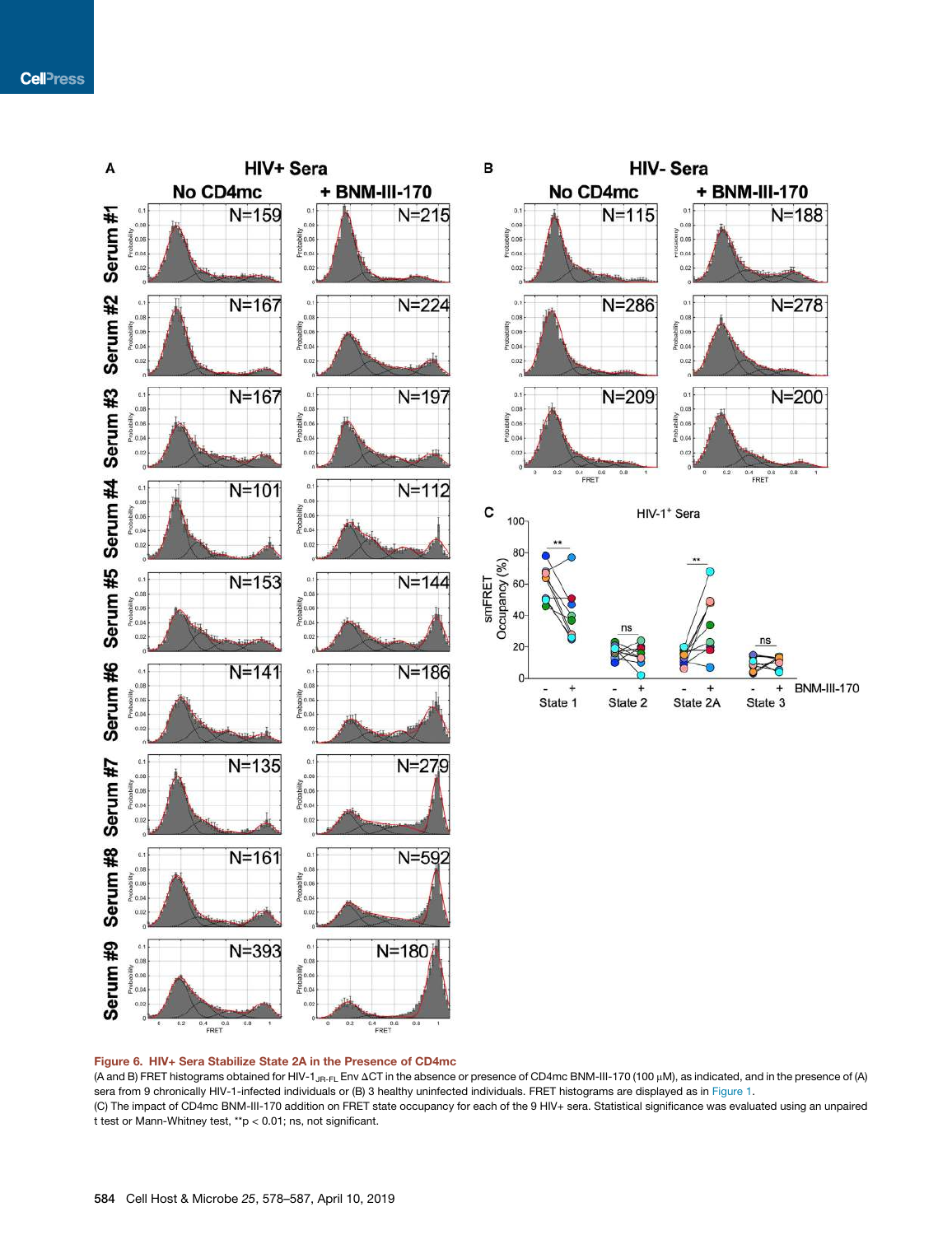

#### Figure 7. CD4mc-Mediated Exposure of Cluster A Epitopes Sensitizes HIV-1-Infected Primary CD4<sup>+</sup> T Cells to ADCC and Correlates with State 2A Stabilization

(A) Primary CD4<sup>+</sup> T cells infected with the HIV-1<sub>JRFL</sub> infectious molecular clone were used to evaluate the susceptibility of infected cells to ADCC mediated by sera from nine chronically HIV-1-infected individuals in the presence of CD4mc BNM-III-170, alone or in combination with Fab fragments of 17b, A32, or both. (B and C) (B) State 2A occupancy (Figure 6) exhibited a positive correlation with the binding of sera from nine chronically HIV-1-infected individuals  $\pm$  CD4mc BNM-III-170 to primary CD4 T cells infected with the HIV- $1_{J\text{RFL}}$  infectious molecular clone and (C) to the stabilized gp120 inner domain (ID2) (Tolbert et al., 2016) by ELISA. Data are presented as means and SEM from at least three independent experiments. Statistical significance was evaluated utilizing a multiple-comparison one-way ANOVAs or a Pearson rank correlation, \*p < 0.05, \*\*\*p < 0.001, \*\*\*\*p < 0.0001; ns, not significant.

favoring the untriggered, most neutralization-resistant State 1 conformation. It has been previously suggested that incorporation of uncleaved Env on the surface of viral particles could serve as a viral defense mechanism by exposing epitopes that do not induce neutralizing Abs. However, here we show that this could result in recognition by anti-cluster A Abs that are capable of mediating ADCC. Increasing the ratio of cleaved to uncleaved Env on the infected cell surface would thus facilitate HIV-1 escape from ADCC. Our results suggest that HIV-1 must achieve a fine balance between exposing non-neutralizing epitopes and eliciting ADCC responses. Altogether, our data identify a conformational state of HIV-1 Env that is vulnerable to attack by easyto-elicit CD4i Abs. Strategies aimed at inducing or stabilizing this conformation represent interventional approaches to fight HIV-1 infection.

#### **STAR★METHODS**

Detailed methods are provided in the online version of this paper and include the following:

- **KEY RESOURCES TABLE**
- CONTACT FOR REAGENT AND RESOURCE SHARING
- EXPERIMENTAL MODEL AND SUBJECT DETAILS  $\circ$  Ethics Statement
	- $\circ$  Cell Lines and Isolation of Primary Cells
	- $\circ$  Sera
- **METHOD DETAILS** 
	- O Plasmids and Site-Directed Mutagenesis
	- B Viral Production, Infections, *Ex Vivo* Amplification and Detection of Infected Cells
	- $\circ$  Antibodies
	- $\circ$  smFRET Imaging
	- $\circ$  Flow Cytometry Analysis of Cell-Surface Staining
	- O ADCC FACS-Based Assay
	- $\circ$  ELISA
	- Cryo-EM Grid Preparation
	- $\circ$  Structural Model Building
- **. QUANTIFICATION AND STATISTICAL ANALYSIS** 
	- $\circ$  Analysis of Flow Cytometry Data
	- O Analysis of smFRET Data
- **. DATA AND SOFTWARE AVAILABILITY**

#### SUPPLEMENTAL INFORMATION

Supplemental Information can be found online at https://doi.org/10.1016/j. chom.2019.03.002.

#### ACKNOWLEDGMENTS

The authors thank Maolin Lu and Xiaochu Ma for helpful discussions and critical reading of the manuscript, the CRCHUM Flow Cytometry Platform, the FRQS AIDS and Infectious Diseases network, Mario Legault for cohort coordination and clinical samples, and Dennis Burton for the infectious molecular clone JRFL. We would like to thank Andrew Leis from the Bio21 Advanced Microscopy Facility (University of Melbourne). This work was supported by a CIHR foundation grant #352417 to A.F. Support for this work was also provided by NIH R01 to A.F. and M.P. (AI129769), A.F. and X.W. (AI122953), J.S. (AI124982), and NIAID R01 to M.P. (AI116274). This study was also supported by NIH AI100663 Center for HIV/AIDS Vaccine Immunology and Immunogen Design (CHAVI-ID) (D.E.K.; PI: Dennis Burton) and by R01-GM56550 to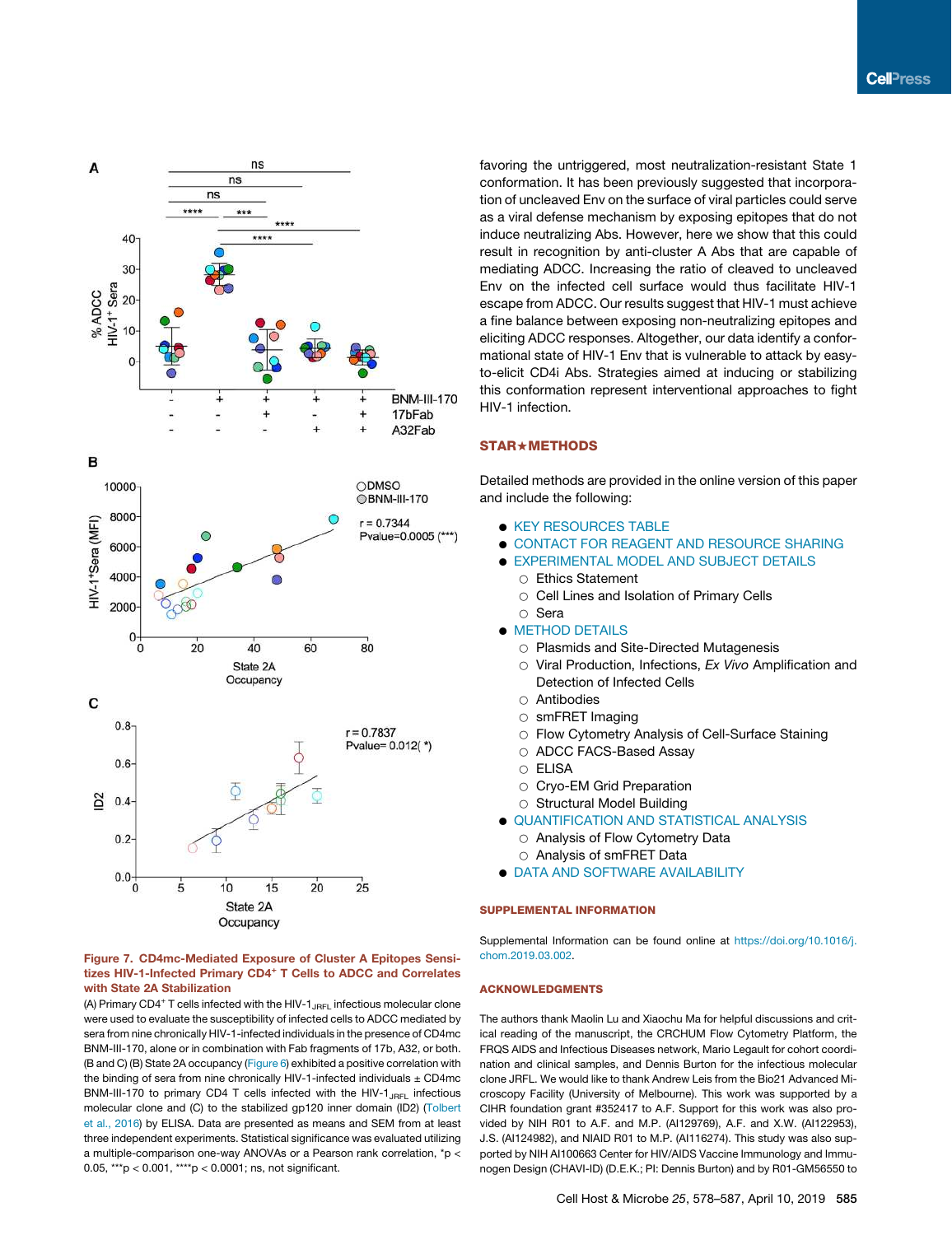A.B.S. Work by J.B.M. was supported by the NIH (1K22AI116262), the Gilead Sciences Research Scholars Program in HIV, and the Campbell Foundation for AIDS Research. A.F. is the recipient of a Canada Research Chair on Retroviral Entry #RCHS0235. N.A. is the recipient of a King Abdullah scholarship for higher education from the Saudi Government. J.R. is the recipient of a Mathilde Krim Fellowships in Basic Biomedical Research from AmfAR. S.D. is the recipient of an FRSQ postdoctoral fellowship award. D.E.K. is supported by an FRQS Senior Research Scholar Award. I.R. is supported by the STEM-M Stimulus Fund (University of Melbourne). We thank Jeffrey Lifson and Julian Bess for providing the AT-2 inactivated viral particles from the AIDS and Cancer Virus Program, and Leidos Biomedical Research, Inc./Frederick National Laboratory for Cancer Research supported with federal funds from the National Cancer Institute, NIH, under contract HHSN261200800001E. The funders had no role in study design, data collection and analysis, decision to publish, or preparation of the manuscript. The views expressed in this presentation are those of the authors and do not reflect the official policy or position of the Uniformed Services University, US Army, the Department of Defense, or the US Government.

#### AUTHOR CONTRIBUTIONS

A.F. and J.B.M. conceived the study. A.F., I.R., N.A., N.B., and J.B.M. designed experimental approaches. A.F. and J.B.M. wrote the paper. A.F., I.R., N.A., N.B., M.K., S.B., D.D., J.R., S.D., S.P.A., H.L., H.M., S.K., X.W., W.M., and J.B.M. performed, analyzed, and interpreted the experiments. W.D.T., A.B.S., M.P., and D.E.K. supplied novel reagents. All authors have read, edited, and approved the final manuscript.

#### DECLARATION OF INTERESTS

The authors declare no competing interests. J.B.M. and W.M. are inventors on a patent related to the application of smFRET imaging to HIV-1 Env (US patent number US9938324B2).

Received: August 23, 2018 Revised: December 3, 2018 Accepted: February 28, 2019 Published: April 10, 2019

#### SUPPORTING CITATIONS

The following references appear in the Supplemental Information: Sorzano et al. (2018); Kimanius et al. (2016).

#### REFERENCES

Acharya, P., Tolbert, W.D., Gohain, N., Wu, X., Yu, L., Liu, T., Huang, W., Huang, C.C., Kwon, Y.D., Louder, R.K., et al. (2014). Structural definition of an antibody-dependent cellular cytotoxicity response implicated in reduced risk for HIV-1 infection. J. Virol. *88*, 12895–12906.

Alsahafi, N., Ding, S., Richard, J., Markle, T., Brassard, N., Walker, B., Lewis, G.K., Kaufmann, D.E., Brockman, M.A., and Finzi, A. (2016). Nef proteins from HIV-1 elite controllers are inefficient at preventing antibody-dependent cellular cytotoxicity. J. Virol. *90*, 2993–3002.

Anand, S.P., Prevost, J., Baril, S., Richard, J., Medjahed, H., Chapleau, J.P., Tolbert, W.D., Kirk, S., Smith, A.B., III, Wines, B., et al. (2018). Two families of Env antibodies efficiently engage Fc-gamma receptors and eliminate HIV-1 infected cells. J. Virol. https://doi.org/10.1128/JVI.01823-18.

Bar, K.J., Tsao, C.Y., Iyer, S.S., Decker, J.M., Yang, Y., Bonsignori, M., Chen, X., Hwang, K.K., Montefiori, D.C., Liao, H.X., et al. (2012). Early low-titer neutralizing antibodies impede HIV-1 replication and select for virus escape. PLoS Pathog. *8*, e1002721.

Bosch, V., and Pawlita, M. (1990). Mutational analysis of the human immunodeficiency virus type 1 env gene product proteolytic cleavage site. J. Virol. *64*, 2337–2344.

Chakrabarti, B.K., Pancera, M., Phogat, S., O'Dell, S., McKee, K., Guenaga, J., Robinson, J., Mascola, J., and Wyatt, R.T. (2011). HIV type 1 Env precursor

cleavage state affects recognition by both neutralizing and nonneutralizing gp41 antibodies. AIDS Res. Hum. Retroviruses *27*, 877–887.

Das, D.K., Govindan, R., Nikic-Spiegel, I., Krammer, F., Lemke, E.A., and Munro, J.B. (2018). Direct visualization of the conformational dynamics of single influenza hemagglutinin trimers. Cell *174*, 926–937.

de la Rosa-Trevín, J.M., Quintana, A., Del Cano, L., Zaldívar, A., Foche, I., Gutiérrez, J., Gómez-Blanco, J., Burguet-Castell, J., Cuenca-Alba, J., Abrishami, V., et al. (2016). Scipion: a software framework toward integration, reproducibility and validation in 3D electron microscopy. J. Struct. Biol. *195*, 93–99.

Decker, J.M., Bibollet-Ruche, F., Wei, X., Wang, S., Levy, D.N., Wang, W., Delaporte, E., Peeters, M., Derdeyn, C.A., Allen, S., et al. (2005). Antigenic conservation and immunogenicity of the HIV coreceptor binding site. J. Exp. Med. *201*, 1407–1419.

Ding, S., Veillette, M., Coutu, M., Prevost, J., Scharf, L., Bjorkman, P.J., Ferrari, G., Robinson, J.E., Sturzel, C., Hahn, B.H., et al. (2016). A highly conserved residue of the HIV-1 gp120 inner domain is important for antibody-dependent cellular cytotoxicity responses mediated by anti-cluster A antibodies. J. Virol. *90*, 2127–2134.

Fenton-May, A.E., Dibben, O., Emmerich, T., Ding, H., Pfafferott, K., Aasa-Chapman, M.M., Pellegrino, P., Williams, I., Cohen, M.S., Gao, F., et al. (2013). Relative resistance of HIV-1 founder viruses to control by interferonalpha. Retrovirology *10*, 146.

Finzi, A., Xiang, S.H., Pacheco, B., Wang, L., Haight, J., Kassa, A., Danek, B., Pancera, M., Kwong, P.D., and Sodroski, J. (2010). Topological layers in the HIV-1 gp120 inner domain regulate gp41 interaction and CD4-triggered conformational transitions. Mol. Cell *37*, 656–667.

Fontaine, J., Chagnon-Choquet, J., Valcke, H.S., Poudrier, J., and Roger, M. (2011). High expression levels of B lymphocyte stimulator (BLyS) by dendritic cells correlate with HIV-related B-cell disease progression in humans. Blood *117*, 145–155.

Fontaine, J., Coutlee, F., Tremblay, C., Routy, J.P., Poudrier, J., and Roger, M. (2009). HIV infection affects blood myeloid dendritic cells after successful therapy and despite nonprogressing clinical disease. J. Infect. Dis. *199*, 1007–1018.

Gohain, N., Tolbert, W.D., Orlandi, C., Richard, J., Ding, S., Chen, X., Bonsor, D.A., Sundberg, E.J., Lu, W., Ray, K., et al. (2016). Molecular basis for epitope recognition by non-neutralizing anti-gp41 antibody F240. Sci. Rep. *6*, 36685.

Guan, Y., Pazgier, M., Sajadi, M.M., Kamin-Lewis, R., Al-Darmarki, S., Flinko, R., Lovo, E., Wu, X., Robinson, J.E., Seaman, M.S., et al. (2013). Diverse specificity and effector function among human antibodies to HIV-1 envelope glycoprotein epitopes exposed by CD4 binding. Proc. Natl. Acad. Sci. USA *110*, E69–E78.

Haim, H., Salas, I., and Sodroski, J. (2013). Proteolytic processing of the human immunodeficiency virus envelope glycoprotein precursor decreases conformational flexibility. J. Virol. *87*, 1884–1889.

Herschhorn, A., Ma, X., Gu, C., Ventura, J.D., Castillo-Menendez, L., Melillo, B., Terry, D.S., Smith, A.B., III, Blanchard, S.C., Munro, J.B., et al. (2016). Release of gp120 restraints leads to an entry-competent intermediate state of the HIV-1 envelope glycoproteins. mBio *7*.

International HIV Controllers Study, Pereyra, F., Jia, X., McLaren, P.J., Telenti, A., de Bakker, P.I., Walker, B.D., Ripke, S., Brumme, C.J., Pulit, S.L., et al. (2010). The major genetic determinants of HIV-1 control affect HLA class I peptide presentation. Science *330*, 1551–1557.

Juette, M.F., Terry, D.S., Wasserman, M.R., Altman, R.B., Zhou, Z., Zhao, H., and Blanchard, S.C. (2016). Single-molecule imaging of non-equilibrium molecular ensembles on the millisecond timescale. Nat. Methods *13*, 341–344.

Kamya, P., Boulet, S., Tsoukas, C.M., Routy, J.P., Thomas, R., Cote, P., Boulassel, M.R., Baril, J.G., Kovacs, C., Migueles, S.A., et al. (2011). Receptor-ligand requirements for increased NK cell polyfunctional potential in slow progressors infected with HIV-1 coexpressing KIR3DL1\*h/\*y and HLA-B\*57. J. Virol. *85*, 5949–5960.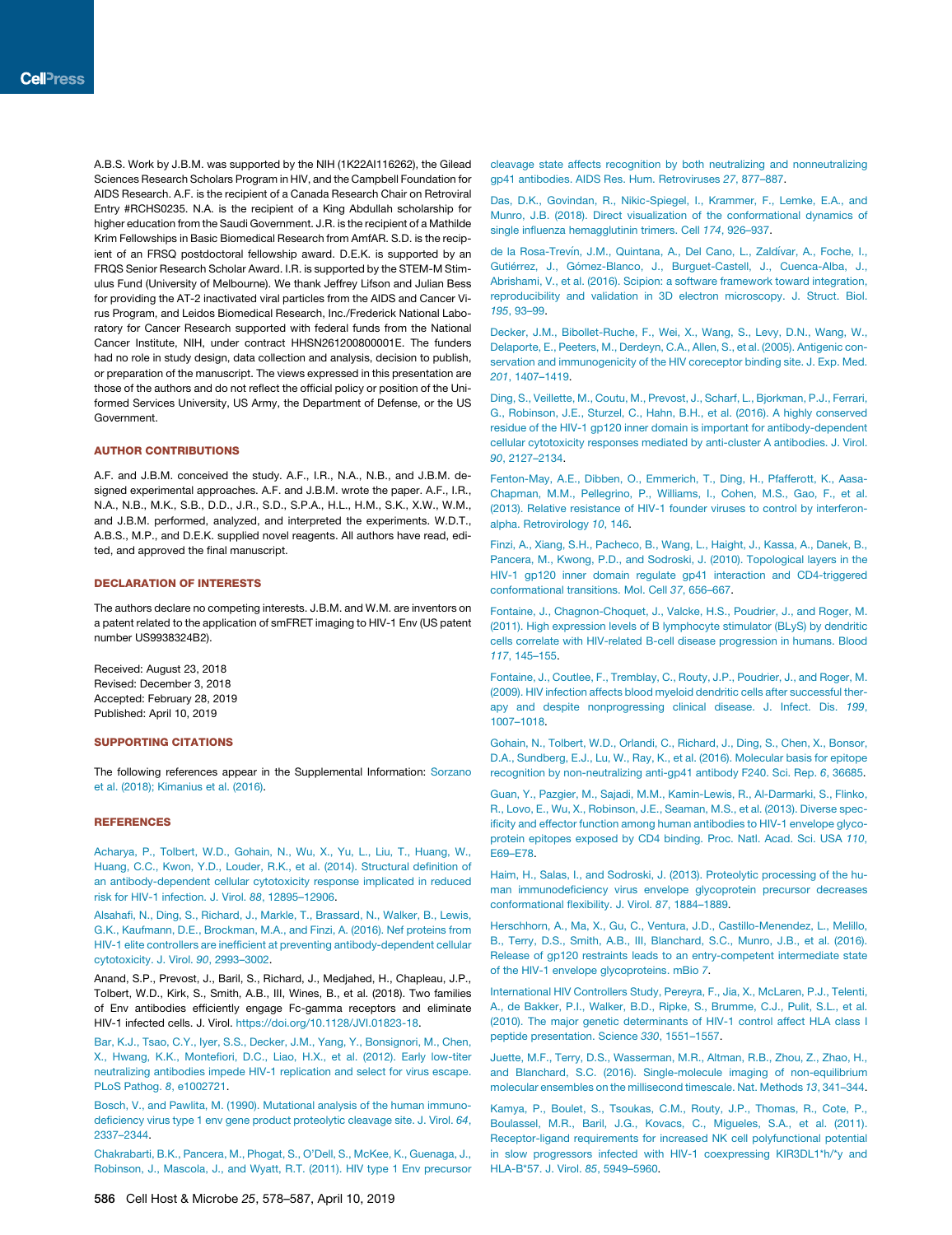Kimanius, D., Forsberg, B.O., Scheres, S.H., and Lindahl, E. (2016). Accelerated cryo-EM structure determination with parallelisation using GPUs in RELION-2. Elife *5*.

Korber,B., Foley,B.T., Kuiken, C.,Pillai, S.K., and Sodroski, J.G.(1998). Numbering positions in HIV relative to HXB2CG. Hum. Retroviruses AIDS *3*, 102–111.

Lalonde, J.M., Kwon, Y.D., Jones, D.M., Sun, A.W., Courter, J.R., Soeta, T., Kobayashi, T., Princiotto, A.M., Wu, X., Schon, A., et al. (2012). structurebased design, synthesis, and characterization of dual hotspot small-molecule HIV-1 entry inhibitors. J. Med. Chem. *55*, 4382–4396.

Liu, J., Bartesaghi, A., Borgnia, M.J., Sapiro, G., and Subramaniam, S. (2008). Molecular architecture of native HIV-1 gp120 trimers. Nature *455*, 109–113.

Ma, X., Lu, M., Gorman, J., Terry, D.S., Hong, X., Zhou, Z., Zhao, H., Altman, R.B., Arthos, J., Blanchard, S.C., et al. (2018). HIV-1 Env trimer opens through an asymmetric intermediate in which individual protomers adopt distinct conformations. Elife *7*.

Madani, N., Princiotto, A.M., Zhao, C., Jahanbakhshsefidi, F., Mertens, M., Herschhorn, A., Melillo, B., Smith, A.B., III, and Sodroski, J. (2017). Activation and inactivation of primary human immunodeficiency virus envelope glycoprotein trimers by CD4-mimetic compounds. J. Virol. *91*.

Melillo, B., Liang, S., Park, J., Schon, A., Courter, J.R., LaLonde, J.M., Wendler, D.J., Princiotto, A.M., Seaman, M.S., Freire, E., et al. (2016). Smallmolecule CD4-mimics: structure-based optimization of HIV-1 entry inhibition. ACS Med. Chem. Lett. *7*, 330–334.

Munro, J.B., Gorman, J., Ma, X., Zhou, Z., Arthos, J., Burton, D.R., Koff, W.C., Courter, J.R., Smith, A.B., III, Kwong, P.D., et al. (2014). Conformational dynamics of single HIV-1 envelope trimers on the surface of native virions. Science *346*, 759–763.

Ochsenbauer, C., Edmonds, T.G., Ding, H., Keele, B.F., Decker, J., Salazar, M.G., Salazar-Gonzalez, J.F., Shattock, R., Haynes, B.F., Shaw, G.M., et al. (2012). Generation of transmitted/founder HIV-1 infectious molecular clones and characterization of their replication capacity in CD4 T lymphocytes and monocyte-derived macrophages. J. Virol. *86*, 2715–2728.

Pacheco, B., Alsahafi, N., Debbeche, O., Prevost, J., Ding, S., Chapleau, J.P., Herschhorn, A., Madani, N., Princiotto, A., Melillo, B., et al. (2017). Residues in the gp41 ectodomain regulate HIV-1 envelope glycoprotein conformational transitions induced by gp120-directed inhibitors. J Virol. *91*.

Parrish, N.F., Gao, F., Li, H., Giorgi, E.E., Barbian, H.J., Parrish, E.H., Zajic, L., Iyer, S.S., Decker, J.M., Kumar, A., et al. (2013). Phenotypic properties of transmitted founder HIV-1. Proc. Natl. Acad. Sci. USA *110*, 6626–6633.

Peretz, Y., Ndongala, M.L., Boulet, S., Boulassel, M.R., Rouleau, D., Cote, P., Longpre, D., Routy, J.P., Falutz, J., Tremblay, C., et al. (2007). Functional T cell subsets contribute differentially to HIV peptide-specific responses within infected individuals: correlation of these functional T cell subsets with markers of disease progression. Clin. Immunol. *124*, 57–68.

Pettersen, E.F., Goddard, T.D., Huang, C.C., Couch, G.S., Greenblatt, D.M., Meng, E.C., and Ferrin, T.E. (2004). UCSF Chimera–a visualization system for exploratory research and analysis. J. Comp. Chem. *25*, 1605–1612.

Pintilie, G.D., Zhang, J., Goddard, T.D., Chiu, W., and Gossard, D.C. (2010). Quantitative analysis of cryo-EM density map segmentation by watershed and scale-space filtering, and fitting of structures by alignment to regions. J. Struct. Biol. *170*, 427–438.

Prevost, J., Zoubchenok, D., Richard, J., Veillette, M., Pacheco, B., Coutu, M., Brassard, N., Parsons, M.S., Ruxrungtham, K., Bunupuradah, T., et al. (2017). Influence of the envelope gp120 Phe 43 cavity on HIV-1 sensitivity to antibodydependent cell-mediated cytotoxicity responses. J Virol. *91*.

Prevost, J., Richard, J., Ding, S., Pacheco, B., Charlebois, R., Hahn, B.H., Kaufmann, D.E., and Finzi, A. (2018a). Envelope glycoproteins sampling states 2/3 are susceptible to ADCC by sera from HIV-1-infected individuals. Virology *515*, 38–45.

Prevost, J., Richard, J., Medjahed, H., Alexander, A., Jones, J., Kappes, J.C., Ochsenbauer, C., and Finzi, A. (2018b). Incomplete downregulation of CD4 expression affects HIV-1 Env conformation and antibody-dependent cellular cytotoxicity responses. J Virol. *92*.

Richard, J., Veillette, M., Batraville, L.A., Coutu, M., Chapleau, J.P., Bonsignori, M., Bernard, N., Tremblay, C., Roger, M., Kaufmann, D.E., et al. (2014). Flow cytometry-based assay to study HIV-1 gp120 specific antibody-dependent cellular cytotoxicity responses. J. Virol. Methods *208*, 107–114.

Richard, J., Veillette, M., Brassard, N., Iyer, S.S., Roger, M., Martin, L., Pazgier, M., Schon, A., Freire, E., Routy, J.P., et al. (2015). CD4 mimetics sensitize HIV-1-infected cells to ADCC. Proc. Natl. Acad. Sci. USA *112*, E2687–E2694.

Richard, J., Pacheco, B., Gohain, N., Veillette, M., Ding, S., Alsahafi, N., Tolbert, W.D., Prevost, J., Chapleau, J.P., Coutu, M., et al. (2016). Co-receptor binding site antibodies enable CD4-mimetics to expose conserved anti-cluster A ADCC epitopes on HIV-1 envelope glycoproteins. EBioMedicine *12*, 208–218.

Richard, J., Prevost, J., von Bredow, B., Ding, S., Brassard, N., Medjahed, H., Coutu, M., Melillo, B., Bibollet-Ruche, F., Hahn, B.H., et al. (2017). BST-2 expression modulates small CD4-mimetic sensitization of HIV-1-infected cells to antibody-dependent cellular cytotoxicity. J. Virol. *91*.

Richard, J., Baxter, A.E., von Bredow, B., Ding, S., Medjahed, H., Delgado, G.G., Brassard, N., Stürzel, C.M., Kirchhoff, F., Hahn, B.H., et al. (2018). Uninfected bystander cells impact the measurement of HIV-specific ADCC responses. mBio *9*.

Rossio, J.L., Esser, M.T., Suryanarayana, K., Schneider, D.K., Bess, J.W., Jr., Vasquez, G.M., Wiltrout, T.A., Chertova, E., Grimes, M.K., Sattentau, Q., et al. (1998). Inactivation of human immunodeficiency virus type 1 infectivity with preservation of conformational and functional integrity of virion surface proteins. J. Virol. *72*, 7992–8001.

Schon, A., Madani, N., Klein, J.C., Hubicki, A., Ng, D., Yang, X., Smith, A.B., III, Sodroski, J., and Freire, E. (2006). Thermodynamics of binding of a low-molecular-weight CD4 mimetic to HIV-1 gp120. Biochemistry *45*, 10973–10980.

Si, Z., Madani, N., Cox, J.M., Chruma, J.J., Klein, J.C., Schon, A., Phan, N., Wang, L., Biorn, A.C., Cocklin, S., et al. (2004). Small-molecule inhibitors of HIV-1 entry block receptor-induced conformational changes in the viral envelope glycoproteins. Proc. Natl. Acad. Sci. USA *101*, 5036–5041.

Sorzano, C.O.S., Vargas, J., de la Rosa-Trevin, J.M., Jimenez, A., Maluenda, D., Melero, R., Martinez, M., Ramirez-Aportela, E., Conesa, P., Vilas, J.L., et al. (2018). A new algorithm for high-resolution reconstruction of single particles by electron microscopy. J. Struct. Biol. *204*, 329–337.

Tolbert, W.D., Gohain, N., Veillette, M., Chapleau, J.P., Orlandi, C., Visciano, M.L., Ebadi, M., DeVico, A.L., Fouts, T.R., Finzi, A., et al. (2016). Paring down HIV Env: design and crystal structure of a stabilized inner domain of HIV-1 gp120 displaying a major ADCC target of the A32 region. Structure *24*, 697–709.

Tolbert, W.D., Gohain, N., Alsahafi, N., Van, V., Orlandi, C., Ding, S., Martin, L., Finzi, A., Lewis, G.K., Ray, K., et al. (2017). Targeting the late stage of HIV-1 entry for antibody-dependent cellular cytotoxicity: structural basis for env epitopes in the C11 region. Structure *25*, 1719–1731.

Veillette, M., Coutu, M., Richard, J., Batraville, L.A., Desormeaux, A., Roger, M., and Finzi, A. (2014a). Conformational evaluation of HIV-1 trimeric envelope glycoproteins using a cell-based ELISA assay. J. Vis. Exp. *14*, 51995.

Veillette, M., Desormeaux, A., Medjahed, H., Gharsallah, N.E., Coutu, M., Baalwa, J., Guan, Y., Lewis, G., Ferrari, G., Hahn, B.H., et al. (2014b). Interaction with cellular CD4 exposes HIV-1 envelope epitopes targeted by antibody-dependent cell-mediated cytotoxicity. J. Virol. *88*, 2633–2644.

Veillette, M., Coutu, M., Richard, J., Batraville, L.A., Dagher, O., Bernard, N., Tremblay, C., Kaufmann, D.E., Roger, M., and Finzi, A. (2015). The HIV-1 gp120 CD4-bound conformation is preferentially targeted by antibody-dependent cellular cytotoxicity-mediating antibodies in Sera from HIV-1-infected individuals. J. Virol. *89*, 545–551.

von Bredow, B., Arias, J.F., Heyer, L.N., Moldt, B., Le, K., Robinson, J.E., Zolla-Pazner, S., Burton, D.R., and Evans, D.T. (2016). Comparison of antibody-dependent cell-mediated cytotoxicity and virus neutralization by HIV-1 Env-specific monoclonal antibodies. J. Virol. *90*, 6127–6139.

Wu, X., Parast, A.B., Richardson, B.A., Nduati, R., John-Stewart, G., Mbori-Ngacha, D., Rainwater, S.M., and Overbaugh, J. (2006). Neutralization escape variants of human immunodeficiency virus type 1 are transmitted from mother to infant. J. Virol. *80*, 835–844.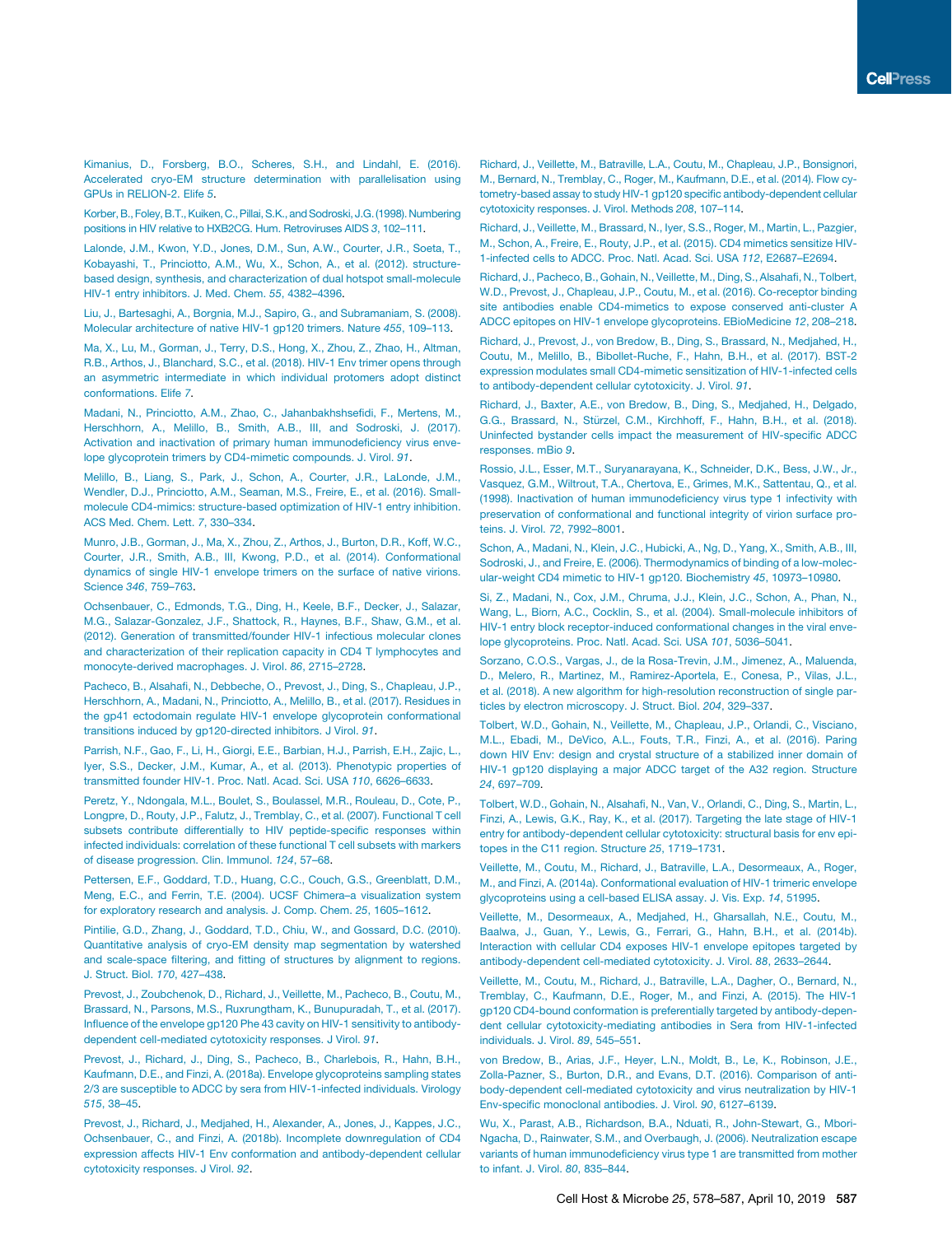### STAR+METHODS

#### KEY RESOURCES TABLE

| <b>REAGENT or RESOURCE</b>                                          | <b>SOURCE</b>                          | <b>IDENTIFIER</b>            |
|---------------------------------------------------------------------|----------------------------------------|------------------------------|
| Antibodies                                                          |                                        |                              |
| Anti-HIV-1 monoclonal A32, 17b, 19b                                 | Dr. Andrés Finzi                       | N/A                          |
| Anti-HIV-1 monoclonal C11, N12-i2                                   | Dr. Marzena Pazgier                    | N/A                          |
| Monoclonal anti-CD4 OKT4                                            | eBiosciences                           | Cat# 14-0048-82              |
| Anti-HIV-1 monoclonal GE2 JG8                                       | Dr. Gunilla Karlsson Hedestam          | N/A                          |
| Goat-anti-human Alexa - Flour 647                                   | Invitrogen                             | Cat# A-21445                 |
| Goat-anti-mouse Alexa - Flour 647                                   | Invitrogen                             | Cat# A32728                  |
| Anti-HIV-1 Fab fragments                                            | Dr. Marzena Pazgier                    | N/A                          |
| Anti-HIV-1 Fab'2 fragments                                          | Dr. Marzena Pazgier                    | N/A                          |
| Anti-HIV-1 monoclonal p24-KC57                                      | Beckman Coulter /Immunotech            | Cat# CO6604667               |
| Horseradish peroxidase-conjugated (HRP)-human IgG                   | <b>Thermo Fisher Scientific</b>        | Cat# P131413                 |
| <b>Bacterial and Virus Strains</b>                                  |                                        |                              |
| Transmitted Founder (T/F) IMC CH58                                  | Ochsenbauer et al., 2012; Bar et al.,  | N/A                          |
|                                                                     | 2012; Parrish et al., 2013; Fenton-May |                              |
|                                                                     | et al., 2013; Richard et al., 2015     |                              |
| HIV-1 JRFL infectious molecular clone                               | Dr. Dennis Burton                      | N/A                          |
| Aldrithol-2 (AT-2) inactivated HIV-1 <sub>Bal</sub> viral particles | Dr Jeffrey Lifson                      | N/A                          |
| <b>Biological Samples</b>                                           |                                        |                              |
| Sera from HIV-infected and uninfected donors                        | <b>FRQS AIDS network</b>               | N/A                          |
| Primary human PBMCs, and primary CD4+ T cells                       | <b>FRQS AIDS network</b>               | N/A                          |
| Chemicals, Peptides, and Recombinant Proteins                       |                                        |                              |
|                                                                     |                                        |                              |
| phytohemagglutinin-L (PHA-L)                                        | Sigma                                  | Cat# L2769                   |
| rIL-2                                                               | NIH AIDS Reagent Program               | Cat# 136                     |
| HIV-1gp120 inner domain (ID2)                                       | Tolbert et al., 2016                   | N/A                          |
| CD4mimetic BNM-III-170                                              | Melillo et al., 2016                   | N/A                          |
| sCD4                                                                | Dr. Andrés Finzi                       | N/A                          |
| Dimethyl sulfoxide (DMSO)                                           | <b>Thermo Fisher Scientific</b>        | Cat# BP2311                  |
| Phosphate buffered saline (PBS)                                     | <b>Wisent INC</b>                      | Cat# 311-010                 |
| Bovine Serum Albumin (BSA)                                          | <b>BioShop</b>                         | Cat# ALB001.100              |
| Tris-buffered saline (TBS)                                          | Thermo Fisher Scientific               | Cat# BP24711                 |
|                                                                     | Perkin Elmer Life Sciences             | Cat# NEL105001EA             |
| Western Lightning oxidizing and luminol reagents                    |                                        | Cat# BP337-500               |
| Tween-20                                                            | <b>Thermo Fisher Scientific</b>        |                              |
| DSPE-PEG <sup>2000</sup> -biotin                                    | Avanti Polar Lipids                    | Cat# 880129P                 |
| LD550-CoA                                                           | Lumidyne Technologies                  | N/A                          |
| LD650-CoA                                                           | Lumidyne Technologies                  | N/A                          |
| Streptavidin                                                        | Invitrogen                             | Cat# S888                    |
| Trypsin                                                             | Gibco                                  | Cat# 253000-054              |
| L-glutamine                                                         | Gibco                                  | Cat# 25030-081               |
| <b>DMEM</b>                                                         | Gibco                                  | Cat# 11995065                |
| <b>OptiMEM</b>                                                      | Gibco                                  | Cat# 31985-070               |
| <b>RPMI 1640</b>                                                    | Life Technology                        | Cat#11875093                 |
| Lipofectamine<br>Opti-prep                                          | Invitrogen<br>Sigma                    | Cat# 100022052<br>Cat# D1556 |

(*Continued on next page*)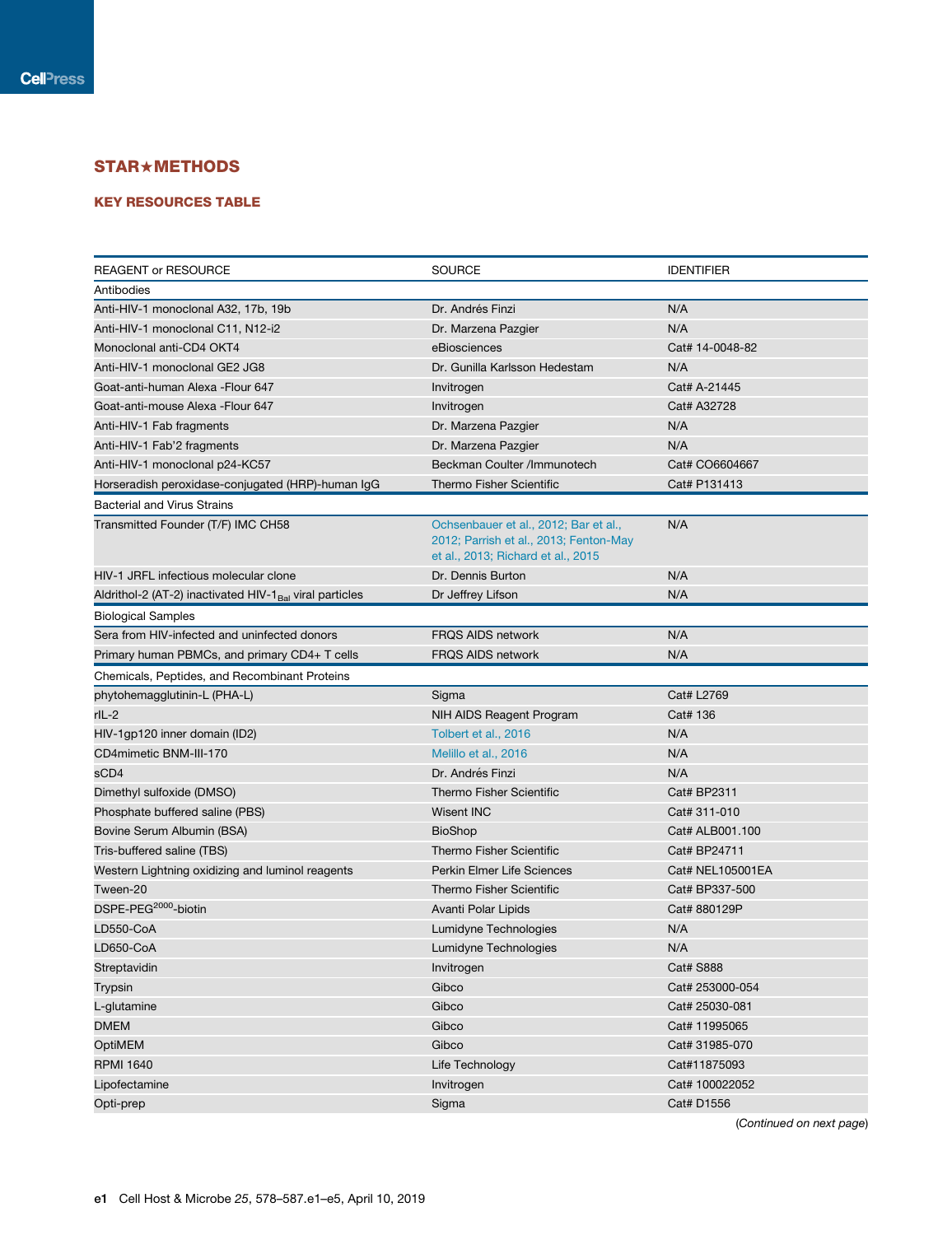| <b>Continued</b>                                                               |                                                                 |                                                            |
|--------------------------------------------------------------------------------|-----------------------------------------------------------------|------------------------------------------------------------|
| <b>REAGENT or RESOURCE</b>                                                     | <b>SOURCE</b>                                                   | <b>IDENTIFIER</b>                                          |
| Fetal bovine serum                                                             | Gemini BioProducts                                              | Cat# 100-106                                               |
| Fetal bovine serum                                                             | <b>VWR</b>                                                      | <b>NUL</b>                                                 |
| Penicillin/streptomycin                                                        | Gibco                                                           | Cat# 15140-122                                             |
| PEG-passivated, streptavidin-coated quartz slides                              | This paper                                                      | N/A                                                        |
| Trolox                                                                         | Sigma                                                           | Cat# 238813                                                |
| Cyclooctatetraene                                                              | Sigma                                                           | Cat# 138924                                                |
| Nitrobenzyl alcohol                                                            | Sigma                                                           | Cat# N12821                                                |
| Protocatechuic acid                                                            | Sigma                                                           | Cat# 37580                                                 |
| Protoatechuate 3,4-deoxygenase                                                 | Sigma                                                           | Cat# P8279                                                 |
| Formaldehyde-37%                                                               | <b>Thermo Fisher Scientific</b>                                 | Cat# F79-500                                               |
| Cell proliferation dye eFluor670                                               | eBioscience                                                     | Cat# 65084085                                              |
| Cell proliferation dye eFluor450                                               | eBioscience                                                     | Cat# 65084285                                              |
| AquaVivid                                                                      | <b>Thermo Fisher Scientific</b>                                 | Cat# L43957                                                |
| <b>Critical Commercial Assays</b>                                              |                                                                 |                                                            |
| EasySep Human CD4 <sup>+</sup> T cell Enrichment Kit                           | StemCell Technologies                                           | Cat# 19052                                                 |
| Alexa Fluor-647 Antibody Labeling Kit                                          | Invitrogen                                                      | Cat# A20186                                                |
| Cytofix/Cytoperm Fixation/ Permeabilization Kit                                | <b>BD Biosciences</b>                                           | Cat# 554714                                                |
| Deposited Data                                                                 |                                                                 |                                                            |
| $HIV-1Bal$ Env bound to BNM-III-170, 17b, and A32                              | This study                                                      | EMDataBank: EMD-0466                                       |
| <b>Experimental Models: Cell Lines</b>                                         |                                                                 |                                                            |
| HEK293T human embryonic kidney cells                                           | <b>ATCC</b>                                                     | Cat# CRL-3216                                              |
| Recombinant DNA                                                                |                                                                 |                                                            |
| pcDNA3.1-clade B HIV-1 <sub>JRFL</sub> Env                                     | Wu et al., 2006                                                 | N/A                                                        |
| pCAGGS -clade B HIV-1 <sub>JRFL</sub> Env                                      | San Diego Biomedical Research<br>Institute (Dr. James Binley)   | N/A                                                        |
| pIRES-GFP vector                                                               | Simon Fraser University (Dr. Mark<br>Brockman)                  | N/A                                                        |
| Plasmid encoding HIV-1 <sub>BG505</sub>                                        | Fred Hutchinson Cancer Research<br>Center (Dr. Julie Overbaugh) | N/A                                                        |
| Plasmid encoding HIV-1 $_{\text{JR-FL}}$ Env with Q3 and A1<br>peptide inserts | Munro et al., 2014                                              | N/A                                                        |
| Plasmid encoding HIV- $1_{BG505}$ with Q3 and A1<br>peptide inserts in Env     | Ma et al., 2018                                                 | N/A                                                        |
| pNL4-3 ∆Env ∆RT                                                                | Munro et al., 2014                                              | N/A                                                        |
| Software and Algorithms                                                        |                                                                 |                                                            |
| FlowJo vX.0.7                                                                  | <b>Tree Star</b>                                                | https://www.flowjo.com/solutions/<br>flowjo/downloads      |
| GraphPad Prism version 6.01                                                    | GraphPad                                                        | https://www.graphpad.com/<br>scientific-software/prism/    |
| Matlab                                                                         | <b>Mathworks</b>                                                | https://www.mathworks.com                                  |
| Spartan                                                                        | Weill Cornell Medical College<br>(Dr. Scott Blanchard)          | https://www.scottcblanchardlab.<br>com/software            |
| Scipion                                                                        | Spanish National Center for<br>Biotechnology                    | http://scipion.i2pc.es; RRID:<br>SCR_016738                |
| Relion                                                                         | MRC Laboratory of Molecular<br>Biology                          | http://www2.mrc-lmb.cam.ac.uk/<br>relion; RRID: SCR_016274 |
| Chimera                                                                        | University of California, San<br>Francisco                      | http://plato.cgl.ucsf.edu/chimera;<br>RRID: SCR_004097     |

(*Continued on next page*)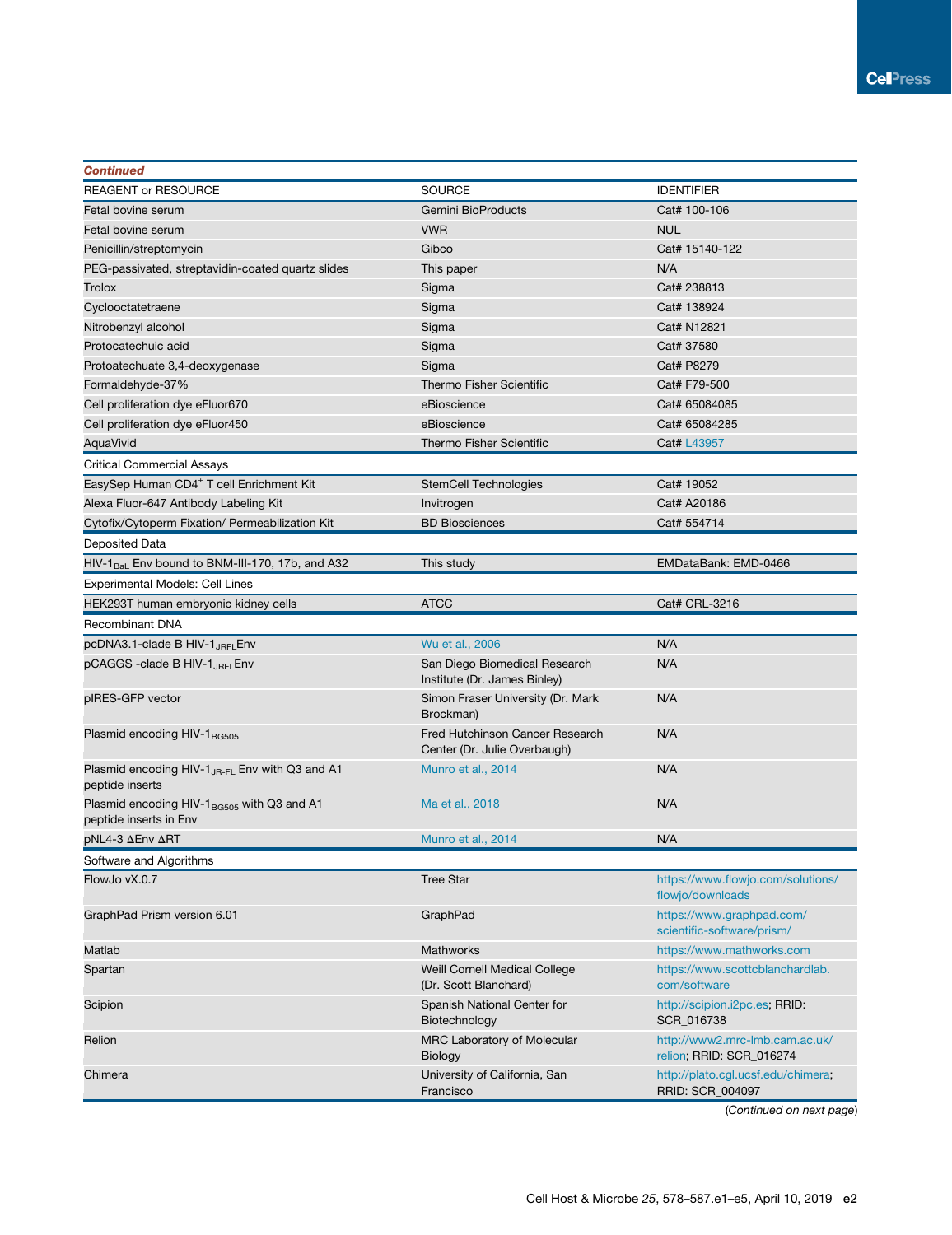| <b>Continued</b>                                                                                                    |                                    |                   |
|---------------------------------------------------------------------------------------------------------------------|------------------------------------|-------------------|
| <b>REAGENT or RESOURCE</b>                                                                                          | SOURCE                             | <b>IDENTIFIER</b> |
| Other                                                                                                               |                                    |                   |
| Thermo Fisher Scientific Talos Arctica equipped with a<br>Gatan quantum 965 energy filter with a K2 direct detector | https://microscopy.unimelb.edu.au/ | N/A               |
| Quantifoil R2/2 grids                                                                                               | Quantifoil                         | N/A               |
| <b>LSRII</b> cytometer                                                                                              | <b>BD Biosciences</b>              | N/A               |
| LB 941 TriStar luminometer                                                                                          | <b>Berthold Technologies</b>       | N/A               |

#### CONTACT FOR REAGENT AND RESOURCE SHARING

Further information and requests for resources and reagents should be directed to and will be fulfilled by the Lead Contact, James B. Munro (james.munro@tufts.edu).

#### EXPERIMENTAL MODEL AND SUBJECT DETAILS

#### Ethics Statement

Written informed consent was obtained from all study participants [the Montreal Primary HIV Infection Cohort (Fontaine et al., 2009, 2011) and the Canadian Cohort of HIV Infected Slow Progressors (International HIV Controllers Study et al., 2010; Kamya et al., 2011; Peretz et al., 2007)], and research adhered to the ethical guidelines of CRCHUM and was reviewed and approved by the CRCHUM institutional review board (ethics committee, approval number CE 16.164 - CA). Research adhered to the standards indicated by the Declaration of Helsinki. All participants were adult and provided informed written consent prior to enrolment in accordance with Institutional Review Board approval.

#### Cell Lines and Isolation of Primary Cells

HEK293T human embryonic kidney cells (obtained from ATCC) were grown as previously described (Richard et al., 2015; Veillette et al., 2014b). HEK293T cells were derived from female human embryonic kidney cells, into which the simian virus 40 T-antigen was inserted. Primary human PBMCs, and CD4+ T cells were isolated, activated and cultured as previously described (Richard et al., 2015; Veillette et al., 2014b). Briefly, PBMCs were obtained by leukapheresis from 7 HIV-uninfected healthy adult (6 males, 1 female) donors. CD4+ T lymphocytes were purified from resting PBMCs by a negative selection using immunomagnetic beads per the manufacturer's instructions (StemCell Technologies, Vancouver, BC). CD4+ T lymphocytes were activated with phytohemagglutinin-L (10 µg/ mL) for 48 hours and then maintained in RPMI 1640 complete medium supplemented with rIL-2 (100 U/mL). Primary CD4 T cells were isolated from PBMCs obtained from 7 viremic untreated HIV-1-infected individuals (5 males, 2 females). Purified CD4+ T cells were activated with PHA-L at 10  $\mu$ g /ml for 36 hours and then cultured for 6 days in RPMI-1640 complete medium supplemented with rIL-2 (100U/ml).

#### Sera

Sera from nine deidentified untreated HIV-infected (8 males, 1 female) and three HIV-uninfected healthy adult male donors were heatinactivated and conserved as previously described (Richard et al., 2015; Veillette et al., 2014b).

#### METHOD DETAILS

#### Plasmids and Site-Directed Mutagenesis

The sequence of full-length clade B HIV-1<sub>JRFL</sub> Env (Wu et al., 2006) was codon-optimized (GenScript) and cloned into the expression plasmid pcDNA3.1 or PCGGS. Site-directed mutagenesis was performed using the QuikChange II XL site-directed mutagenesis protocol (Stratagene), and a stop codon was introduced to replace the codon for Gly 711, truncating the cytoplasmic tail ( $\Delta$ CT) and enhancing cell-surface expression of selected HIV- $1_{JRFL}$  Env. Point mutations were introduced at positions R508S and R511S to allow changes on the gp120-gp41 cleavage site (Bosch and Pawlita, 1990). Mutations were either added individually or in combination into pcDNA3.1-JRFL Env or the PCGGS-JRFL Env. The presence of the desired mutations was determined by automated DNA sequencing. The numbering of the HIV-1 Env amino acid residues is based on that of the prototypic HXBc2 strain of HIV-1, where position 1 is the initial methionine (Korber et al., 1998).

#### Viral Production, Infections, Ex Vivo Amplification and Detection of Infected Cells

HIV-1 viruses were produced and titrated as previously described (Veillette et al., 2015). Viruses were then used to infect activated primary CD4 T cells by spin infection at 800 x g for 1 h in 96-well plates at 25 °C. In order to expand endogenously-infected CD4 T cells, primary CD4 T cells were isolated from PBMCs from HIV-1-infected individuals. Purified CD4<sup>+</sup> T cells were activated with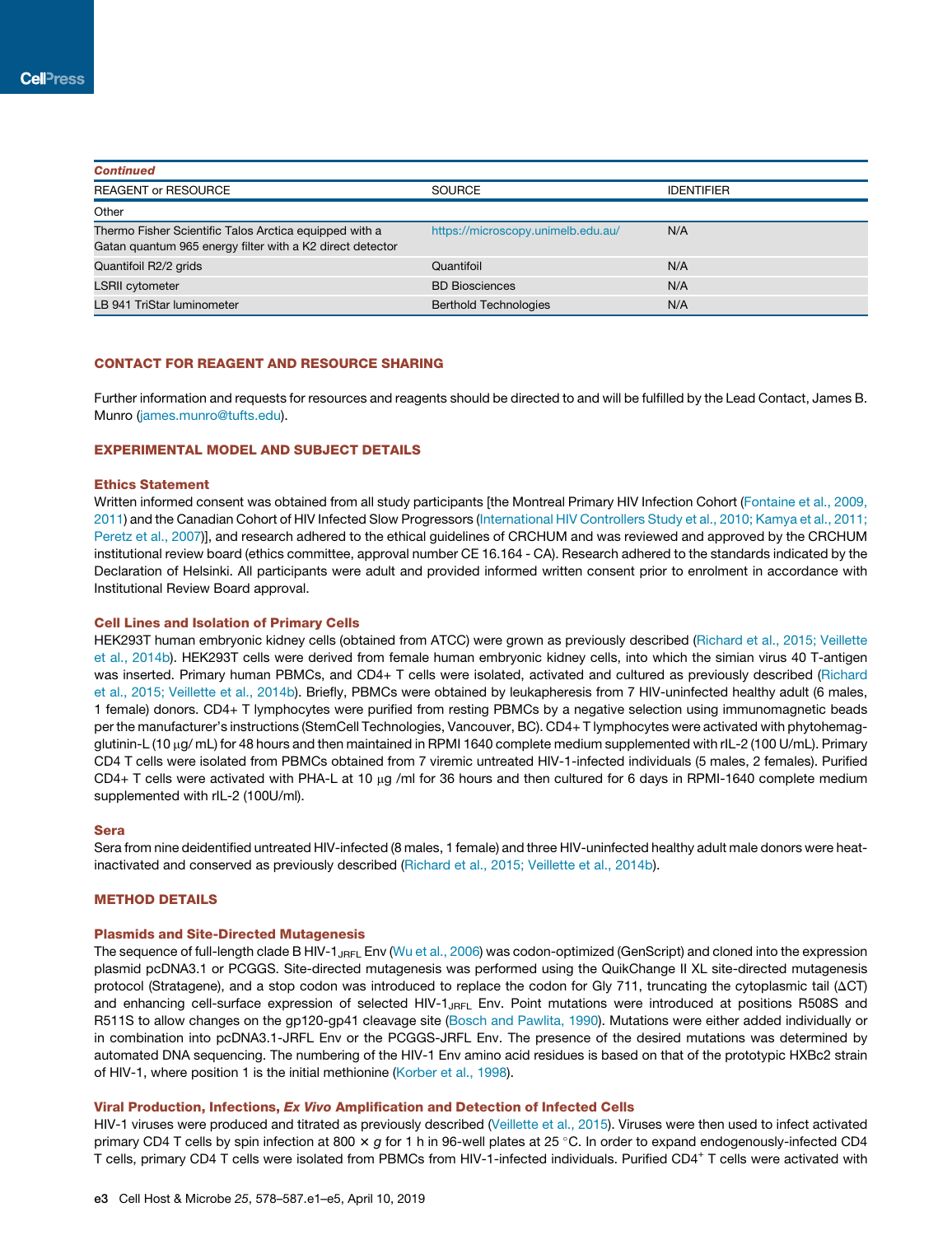PHA-L at 10 µg/ml for 36 hours and then cultured for 6 to 8 days in RPMI-1640 complete medium supplemented with rIL-2 (100 U/ml) (Richard et al., 2015).

#### Antibodies

Anti-HIV-1 cluster A monoclonal antibodies A32, and C11 were either conjugated with Alexa-Flour 647 probe (Invitrogen) or not and used for cell-surface staining of HIV-1 Env expressing cells. The following Abs were used alone or in combination with anti-cluster A mAbs for cell-surface staining: A32, C11, 17b, 19b, GE2JG8, N12-i2, (1µg/ml) and the Fab fragments, Fab'2 fragments or full 17b  $(5<sub>µ</sub>g/ml)$  mAb. The monoclonal anti-CD4 OKT4  $(1<sub>µ</sub>g/ml)$  (14-0048-82; eBiosciences) was used to measure cell surface levels of CD4, as previously shown (Richard et al., 2015). The secondary goat anti-mouse and anti-human antibodies coupled to Alexa Fluor 647 (Invitrogen) were used as secondary Abs.

#### smFRET Imaging

HIV-1<sub>JR-FL</sub> virions with a single peptide-tagged gp120 domain were generated, purified, and fluorescently labeled as described (Munro et al., 2014). Briefly, HEK293T cells were transfected with pNL4-3 DEnv DRT plasmid, and a 20:1 ratio of wild-type HIV-1<sub>JB-FL</sub> gp160 plasmid to gp160 with the V1-Q3 and V4-A1 peptide insertions. Virus was collected 24 hours post-transfection and pelleted in PBS over a 5% sucrose cushion at 20,000x g for 2 hours. The virus was resuspended in labeling buffer (50 mM HEPES pH7, 10 mM CaCl<sub>2</sub>, 10 mM MgCl<sub>2</sub>), and incubated overnight at room temperature with 0.5 µM each of LD550-cadaverine and LD650coenzyme A (Lumidyne Technologies), 0.65  $\mu$ M transglutaminase (Sigma), and 5  $\mu$ M acyl carrier protein synthase (AcpS), which labels the Q3 and A1 peptides, respectively. The virus was then incubated with 0.02 mg/ml DSPE-PEG<sub>2000</sub>-biotin (Avanti Polar Lipids) for 30 minutes at room temperature with gentle mixing. Virus was purified away from unbound fluorophore and lipid by ultracentrifugation over a 5%-20% Optiprep (Sigma) gradient in an SW41 rotor (Beckman Coulter) for 1 hour at 35,000 rpms. The gradients were fractionated and the fractions containing labeled HIV-1<sub>JR-FL</sub> virions were identified by p24 Western blot, pooled, and stored at -80°C until use in imaging experiments. Virus preparations with HIV-1<sub>JR-FL</sub> Env  $\Delta CT$  or Env CL-, or with HIV-1<sub>BG505</sub> Env were generated in exactly the same manner. The purified labeled virions were immobilized on passivated, streptavidin-coated quartz microscope slides. smFRET imaging was performed on a custom-built prism-based TIRF microscope controlled by Micro-Manager software (Open Imaging) as described (Das et al., 2018). All ligands were introduced to the labeled virus and incubated for 1 hour at room temperature prior to surface immobilization.

#### Flow Cytometry Analysis of Cell-Surface Staining

To assess the Env conformation of wild-type codon-optimized HIV-1<sub>JR-FL</sub> Env by flow cytometry analysis, 3 X 10<sup>5</sup> 293T cells were transfected by the calcium phosphate method with the Env-expressing plasmids along with a pIRES-GFP vector, at a ratio of 2 µg of pcDNA3.1 or JRFL  $\Delta$ CT Env variants to 0.5 µg of green fluorescence protein (GFP). Sixteen hours post-transfection, cells were washed with fresh medium and epitope exposure was evaluated 24 h later. The recombinant Alexa-Fluor-conjugated C34-Ig protein (Si et al., 2004) was used to detect HR1 exposure in the presence or absence of sCD4 (10µg/ml), as previously shown (Pacheco et al., 2017).

Cell-surface staining was performed as previously described (Richard et al., 2015; Veillette et al., 2015). Binding of HIV-1-Env expressing cells by sera (1:1000 dilution), anti-Env mAbs or anti-CD4 mAbs was performed with or without BNM-III-170 (50μM) or its equivalent volume of vehicle (DMSO) at 48h post-infection/transfection. Cells infected with HIV-1 primary isolates were stained intracellularly for HIV-1 p24, using the Cytofix/Cytoperm Fixation/ Permeabilization Kit (BD Biosciences, Mississauga, ON, Canada) and the fluorescent anti-p24 mAb (PE-conjugated anti-p24, clone KC57; Beckman Coulter/Immunotech). The percentage of infected or transfected cells (p24<sup>+</sup> cells or GFP<sup>+</sup>, respectively) was determined by gating the living cell population on the basis of the AquaVivid viability dye staining. Samples were analyzed on an LSRII cytometer (BD Biosciences), and data analysis was performed using FlowJo vX.0.7 (Tree Star, Ashland, OR, USA).

#### ADCC FACS-Based Assay

Measurement of ADCC using the FACS-based assay was performed at 48h post-infection as previously described (Richard et al., 2014, 2015, 2018; Veillette et al., 2014b). Briefly, infected primary CD4<sup>+</sup> T cells were stained with viability (AquaVivid; Thermo Fisher Scientific) and cellular (cell proliferation dye eFluor670; eBioscience) markers and used as target cells. Autologous PBMC effectors cells, stained with another cellular marker (cell proliferation dye eFluor450; eBioscience), were added at an effector: target ratio of 10:1 in 96-well V-bottom plates (Corning, Corning, NY). Briefly, infected primary CD4<sup>+</sup> T cells were incubated with autologous PBMC (Effector: Target ratio of 10:1) in presence of A32 (0.3125, 0,625, 1,25, 2,5 or 5  $\mu$ g/ml,) and 17b (5  $\mu$ g/ml) or17b Fab fragments alone or in combination, or with HIV+ sera (1:1000), in presence of 50  $\mu$ M of BNM-III-170 or with equivalent volume of vehicle (DMSO). The plates were subsequently centrifuged for 1 min at 300 g, and incubated at 37°C, 5% CO<sub>2</sub> for 5 to 6 h before being fixed in a 2% PBS-formaldehyde solution. Samples were analyzed on an LSRII cytometer (BD Biosciences). Data analysis was performed using FlowJo vX.0.7 (Tree Star). The percentage of ADCC was calculated with the following formula: (% of p24+ cells in Targets plus Effectors) – (% of p24+ cells in Targets plus Effectors plus sera) / (% of p24+ cells in Targets) by gating on infected lived target cells.